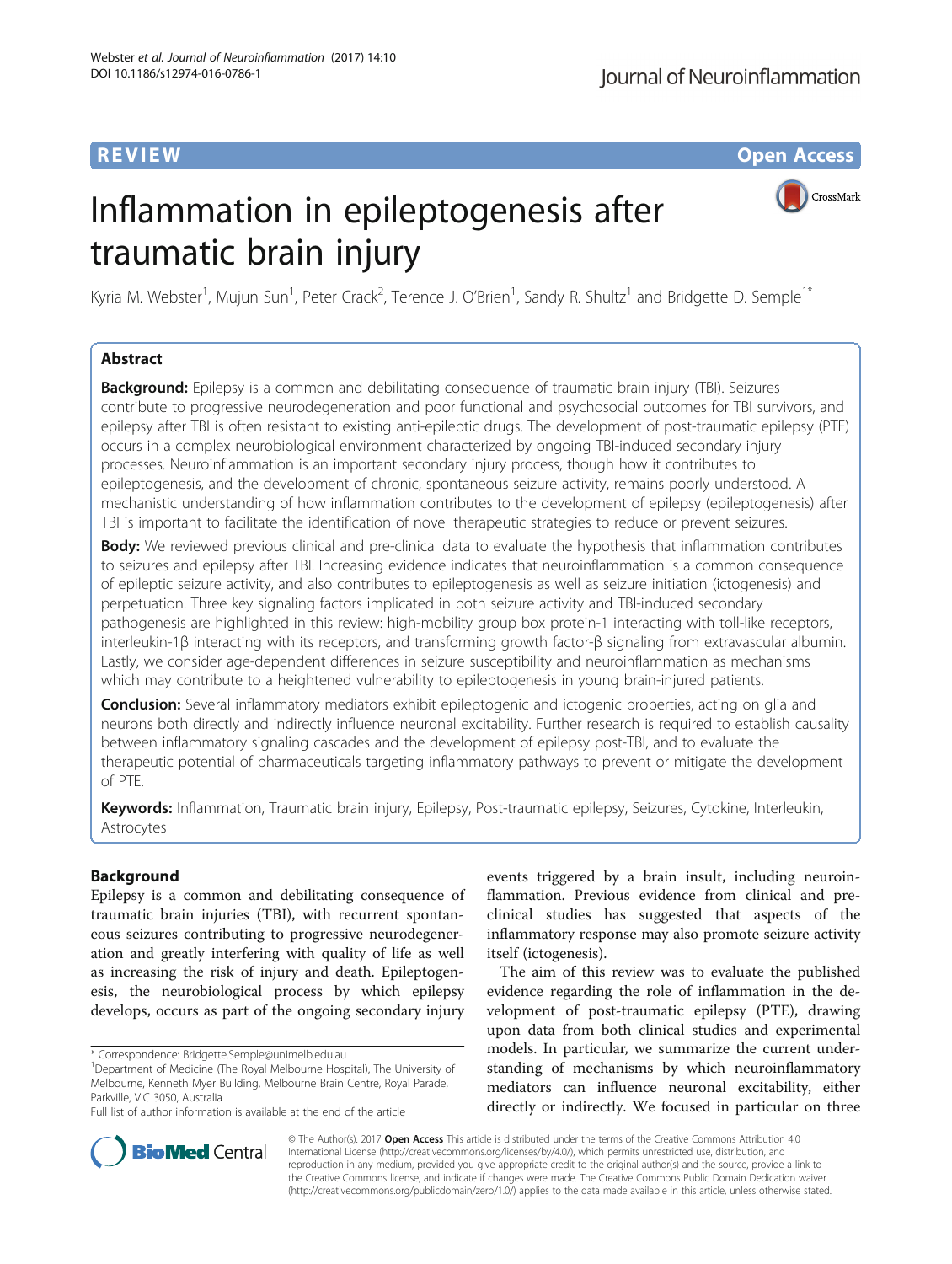key signaling pathways which are known to be involved in TBI-induced secondary pathogenesis, and more recently, have been implicated in seizure activity and the process of epileptogenesis. Lastly, potential mechanisms underlying age-specific vulnerability to hyperexcitability and epileptogenesis are discussed. This review also acts to highlight knowledge gaps in the field, identifying key areas for future research. Ultimately, a mechanistic understanding of how neuroinflammation contributes to the development of epilepsy after brain injury may identify novel therapeutic targets, to reduce or prevent PTE for survivors of brain injuries.

# Traumatic brain injury and epilepsy

TBI is a major global public health problem and a leading cause of mortality and morbidity [\[1](#page-11-0), [2\]](#page-11-0). It is particularly prevalent in childhood and adolescence, as a result of falls, inflicted trauma, sports-related injuries, and motor vehicle accidents. An earlier review of 11 studies examining TBI incidence in Australia, North America, and Europe estimated a median of 691 injuries per 100,000 population under 20 years of age [[2\]](#page-11-0). Of note, children under the age of 5 had the highest incidence of Emergency Department admissions for TBI [[2\]](#page-11-0).

TBI is any insult to the brain from an external mechanical force, including penetrative or blunt trauma [\[1](#page-11-0), [3](#page-11-0)]. These can include focal injuries, such as lesions caused by contusions or hemorrhages, or diffuse injuries, such as with traumatic axonal injury [\[4](#page-11-0)]. TBI involves a

primary insult, defined as the immediate structural damage caused by the external mechanical force. This is followed by a secondary injury, which includes a myriad of neuropathological processes including excitotoxicity, neuroinflammation, oxidative stress, and apoptosis [[1, 3](#page-11-0), [5\]](#page-11-0). These secondary processes commence within minutes after TBI, can persist for months to years, and are thought to contribute to the expansion of tissue damage [[6, 7\]](#page-11-0). The manifestation and severity of secondary injury processes can differ depending on injury type, severity, and individual factors [[8\]](#page-11-0). The biomechanics and

to TBI have been reviewed in detail elsewhere [\[7](#page-11-0), [9](#page-11-0)]. PTE is a common consequence of TBI, defined as spontaneous, recurrent, and chronic seizures following a head injury [\[10](#page-11-0), [11](#page-11-0)]. Clinical diagnosis is often based upon one or more unprovoked seizures occurring later than 1 week after a TBI, as an indicator that epileptogenesis is occurring [[12](#page-11-0)]. Epileptogenesis is the process by which epilepsy develops; that is, when an otherwise normally functioning brain becomes biased towards abnormal recurrent electrical activity, increasing the propensity to develop spontaneous recurrent seizures [[13](#page-11-0), [14\]](#page-11-0). It is thought to develop through three phases: (1) the initial trigger; (2) the latency period, during which the changes initiated in phase one cause a transformational bias in the brain towards epileptic activity; and (3) the onset of spontaneous seizures and the establishment of chronic epilepsy (Fig. 1) [\[15](#page-11-0)–[18\]](#page-11-0). After TBI, the

biochemical components of the physiological response



months to years. Within hours after the injury, a myriad of cytokines are released at high levels which can continue for days. This is concurrent with activation of ion-channels and post-translational modifications of various receptors associated with neuronal excitation and inhibition, which can occur as early as minutes after the injury. Local immune cells are activated, and peripheral immune cells are also recruited to the area within hours to days. Neuroinflammation can persist for weeks after the injury, coincidental with widespread neuronal loss. In the later phase of epileptogenesis, processes such as neurogenesis and mossy fiber sprouting in the hippocampus contribute to an increasingly excitable neuronal environment. It may be weeks, months, or years before spontaneous seizures and the establishment of chronic and persistent epilepsy manifests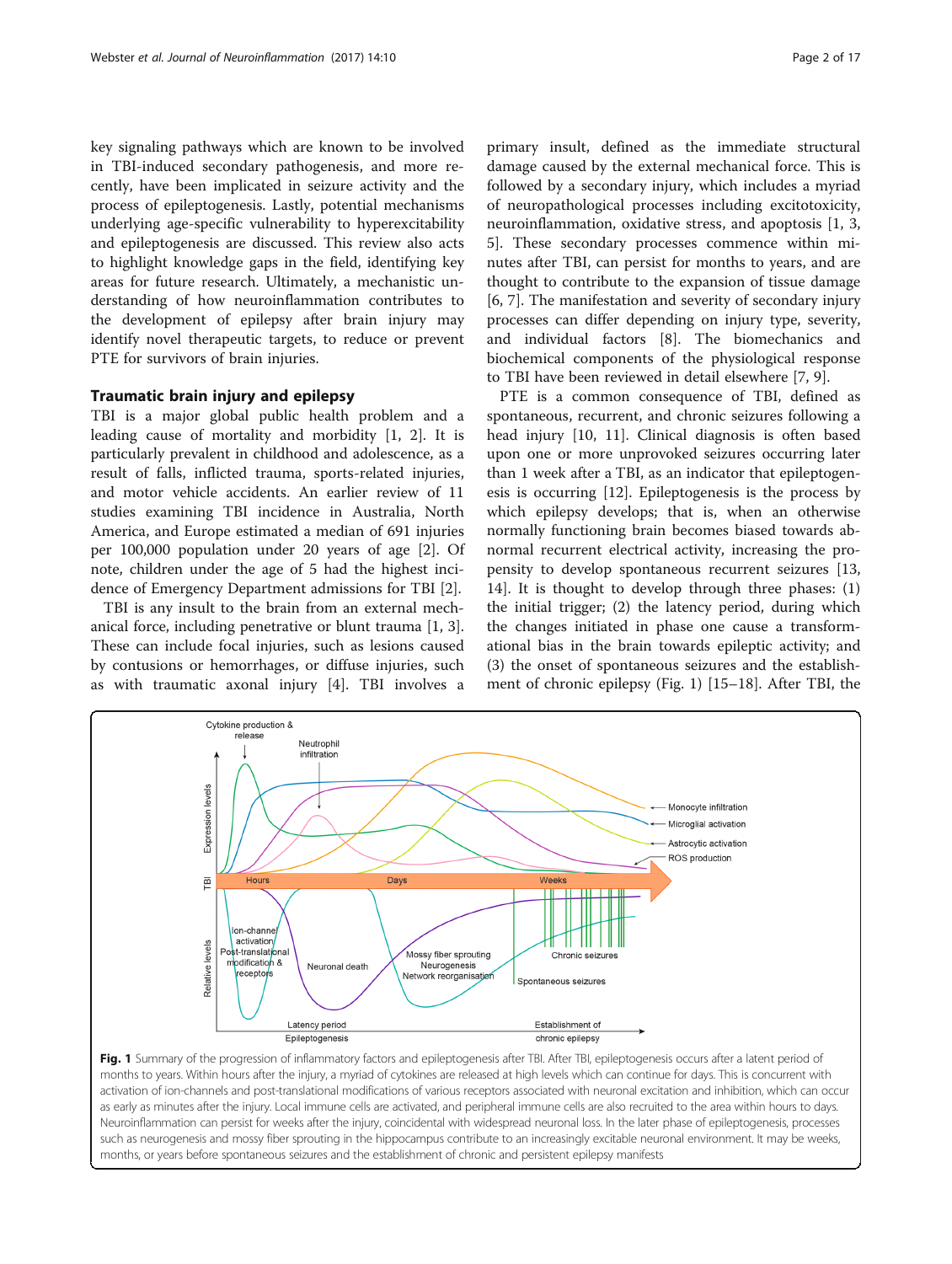latency period may be many years in duration, and epileptogenesis is associated with ongoing secondary injury processes which can bias towards hyperexcitability [[14\]](#page-11-0).

The reported incidence of developing epilepsy after TBI ranges from 4.4 to 53%, depending on the population studied [[12](#page-11-0)]. There are several factors that have been associated with a greater risk of developing PTE, including higher injury severity and a lower age-at-insult [[10, 19, 20](#page-11-0)]. It has been estimated that 10–20% of children with severe TBI develop PTE, although the risk after injury has been reported at up to 60%, with the wide range of estimates most likely due to the large variation in severity, heterogeneity of the initial insult, and difficulties in diagnosis and follow-up [\[10](#page-11-0), [20\]](#page-11-0). Children under the age of 5 may be at highest risk for early posttraumatic seizure development [[10, 12, 21](#page-11-0)], with one study finding that this age group were more likely to have a seizure within the first week after injury (17%), compared to patients over 5 years of age with similar injuries (2%) [[22\]](#page-11-0). In adults, the presence of acute intracerebral hematoma has been consistently associated with a higher risk of developing PTE, as are penetrative insults and depressed skull fractures [[12](#page-11-0), [22](#page-11-0), [23](#page-11-0)].

Several neuropathological hallmarks have been associated with the development of PTE. An early and persistent increase in hippocampal excitability has been observed in both patients and animal models [[24](#page-11-0)]. This net increase in excitability is thought to result from the selective loss of vulnerable inhibitory interneurons concurrent with the reorganization of excitatory circuitry [[25, 26](#page-11-0)]. Recurrent excitatory circuitry in the hippocampal dentate gyrus may manifest as mossy fiber sprouting, where the axons of dentate granule cells form abnormal connections with neighboring neurons in response to a loss of CA3 pyramidal cell targets and hilar interneurons [[27, 28\]](#page-11-0).

The onset of PTE is also commonly associated with hippocampal sclerosis, involving the loss of pyramidal neurons, and concurrent reactive gliosis, consistent with temporal lobe epilepsy (TLE) [\[29](#page-11-0)]. An estimated 35–62% of patients with PTE have seizures originating from the temporal lobe [[30, 31](#page-11-0)]. However, overlaying cortical regions have also been implicated in post-TBI epileptogenesis, as these regions may also exhibit neuronal loss, chronic neuroinflammation, and network reorganization resulting in spontaneous epileptiform activity [\[26](#page-11-0), [32](#page-11-0)].

Clinical management and treatment of PTE is challenging, as seizures are commonly resistant to existing antiseizure drugs (ASDs) [[10, 20](#page-11-0), [33](#page-11-0), [34](#page-11-0)]. Classical ASDs, such as phenytoin, carbamazepine, valproate benzodiazepines, are ineffective in reducing or preventing PTE [[34](#page-11-0)–[36](#page-11-0)]. While early post-injury prophylaxis with ASDs may reduce or prevent early post-injury seizures [\[37](#page-11-0)], there is little evidence to indicate that these treatments

can be disease-modifying and prevent the development of PTE or spontaneous unprovoked seizures long-term [[38\]](#page-11-0). Once a patient has developed seizures, polypharmacy is often employed in an attempt to control the seizures, yet a significant proportion of TBI patients who develop epilepsy will develop drug-resistance, defined as a failure to achieve seizure cessation after trialling more than two tolerated and appropriate ASD treatments [[33](#page-11-0), [34\]](#page-11-0). However, the use of multiple ASDs simultaneously could have unpredictable consequences due to potential interactions with various secondary processes and the reduced cerebral perfusion commonly present after TBI [[20\]](#page-11-0). Seizures are particularly detrimental during periods of brain development as they can cause permanent adverse effects, including cognitive deficits [[39, 40\]](#page-11-0). Due to increased susceptibility to post-traumatic seizures after an early age-of-insult, as well as inherent difficulties in controlling or treating PTE, further research is needed to understand the mechanisms that contribute to the generation of post-traumatic seizures, particularly in pediatric age groups.

#### Neuroinflammation after TBI

Inflammation is a central component of the secondary injury after TBI, and the subject of intense research as a promising target for treatment. In healthy tissue, inflammation typically acts to combat invading pathogens and preserve the health of the tissue [[41\]](#page-11-0). However, in pathological conditions such as trauma, inflammation can also function as a reactionary system to either aggravate or ameliorate tissue damage [[42, 43](#page-11-0)]. Increased neuroinflammation after TBI has been associated with poor outcomes and progression to various sequelae including neurodegenerative diseases [\[43](#page-11-0)–[47\]](#page-12-0).

The main hallmarks of the cerebral inflammatory response after TBI include blood-brain barrier (BBB) dysfunction, edema, microglial, and astrocytic activation and migration, the release of inflammatory factors such as cytokines and the recruitment of blood-derived leukocytes into brain parenchyma [[48\]](#page-12-0). Neutrophils, recruited from the peripheral circulation within hours after TBI, mediate early pathogenesis by promoting edema and oxidative stress, and the production of inflammatory cytokines and neurotoxic proteases [[49, 50](#page-12-0)]. Cytokines can be released rapidly after injury as they are synthesized and stored locally by neurons and glia [[48\]](#page-12-0).

Under physiological conditions, the BBB is a highly stringent barrier between vessels and brain tissue, which mediates the transport of blood components such as immune cells into the brain [[51\]](#page-12-0). After TBI, this barrier can be compromised, allowing peripheral inflammatory cells into the brain and the injured area [[52\]](#page-12-0). Chemoattractant cytokines, called chemokines, further facilitate the recruitment and transmigration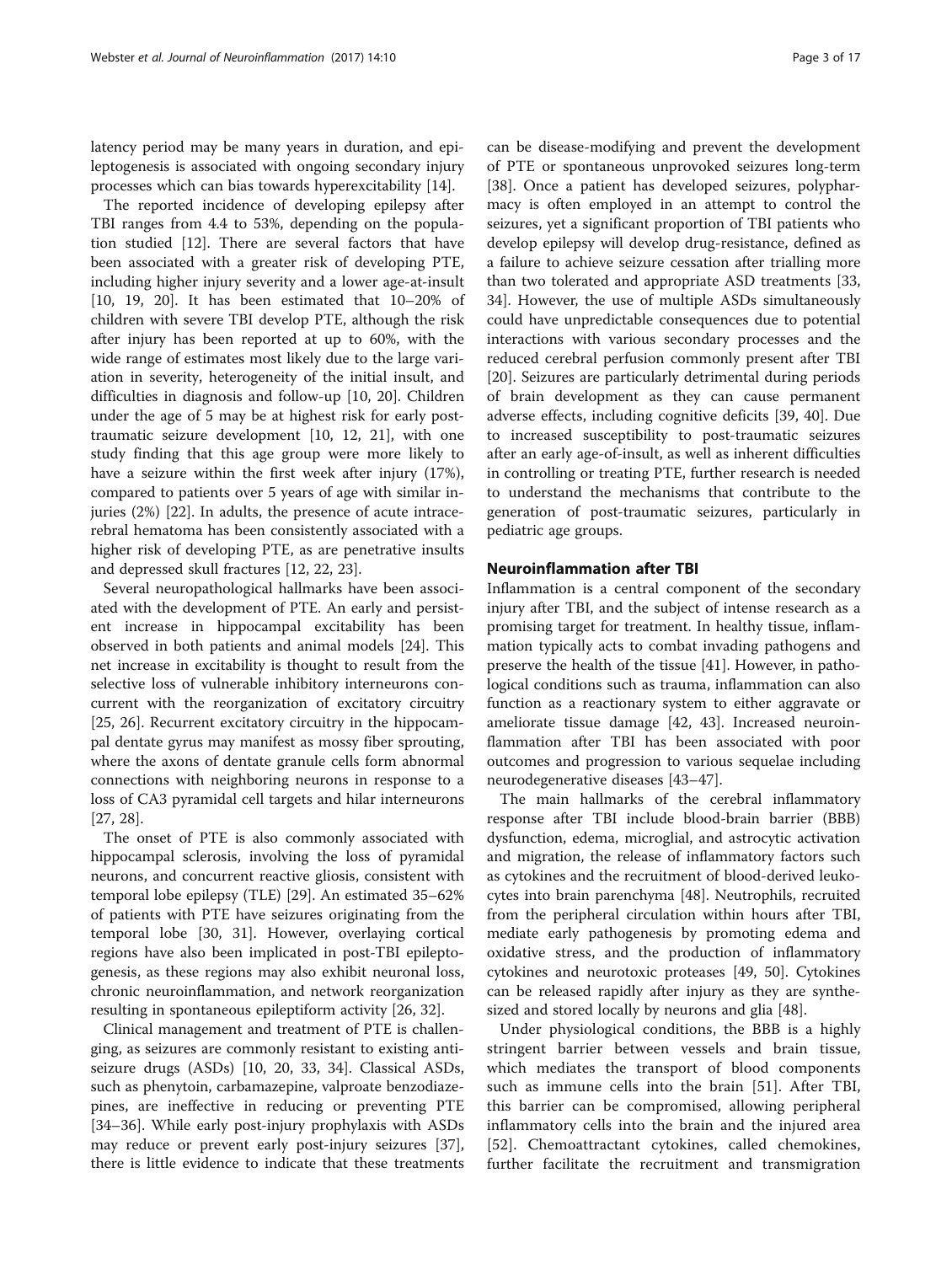of inflammatory leukocytes [[53\]](#page-12-0). By their actions at the BBB as well as direct chemoattraction, chemokines including CXCL8 and CCL2 (also known as monocyte chemoattractant protein-1) are key mediators in the migration of neutrophils and monocytes, respectively, to the site of injury [[54\]](#page-12-0).

Once in the brain, these cells release a plethora of inflammatory cytokines, chemokines, and reactive oxygen species (ROS) to perpetuate inflammation and oxidative stress in the injured brain. Both clinical and experimental studies have demonstrated a pronounced elevation of many cytokines after TBI, including tumor necrosis factor (TNF-α), transforming growth factor-β (TGF-β), and interleukin-1β (IL-1β), -6, and -10, with downstream activation of intracellular signaling cascades involving nuclear factor Kappalight-chain-enhancer of activated B cells (NF-κB) [\[1, 44](#page-11-0), [48](#page-12-0), [55](#page-12-0)–[57](#page-12-0)]. Released cytokines in turn can recruit additional blood-borne neutrophils and monocytes into the injured tissue, propagating the inflammatory cascade.

Inflammation in the brain has a duality in function after injury, which manifests through the actions of many different cell types. For example, microglial activation is integral in tissue repair, surveillance of pathogenic factors and host defense [[58\]](#page-12-0). However, activated microglia can also release cytotoxic factors such as ROS to induce oxidative stress [\[59](#page-12-0)–[61](#page-12-0)]. Astrocytes can promote tissue repair in the central nervous system (CNS) through the release of insulin-like growth factor [[47\]](#page-12-0), but are also implicated in the perpetuation of inflammation by an over-production of cytokines such as IL-6 [[62, 63](#page-12-0)], as well as modulation of the BBB and neuronal function to promote excitability and seizure production [\[64](#page-12-0)].

Cytokines themselves also have a complex role after TBI, as experimental studies have yielded conflicting findings of both deleterious contributions and participation in repair processes after CNS insult [[48\]](#page-12-0). One cytokine that displays such paradox is TNF-α, which has been associated with increased neurological damage, including demyelination and BBB breakdown, in several experimental models of TBI [[65, 66](#page-12-0)]. However, increased levels of TNF-α may conversely have a neuroprotective function in the late stages of inflammation post-TBI, at 2–4 weeks after the injury, as suggested from a mouse model of TBI [[56\]](#page-12-0). The varied roles of inflammatory mediators in the pathological environment after TBI is likely dependent on many different factors, including timing of release, the location and cell types involved, the differing physics of protein-protein interactions of cytokines, and their relative amounts. The multifarious dynamics of this response may contribute to the progression of a chronic state of damage, leading to the myriad of secondary consequences of TBI, including PTE.

# Inflammation in epileptogenesis

The long-standing concept that seizures result from an imbalance between reduced γ-aminobutyric acid (GABA)-ergic inhibition and enhanced glutamatergic excitation [[67](#page-12-0), [68](#page-12-0)], based upon the presence of large amplitude EEG discharges during the seizure event itself, is an over-simplified of a very complex network response. While excessive glutamatergic excitation has historically been considered of as the precipitating factor for a focal seizure, there is a lack of strong data to support this hypothesis. Instead, paradoxically, accumulating evidence indicates that increased synchronised GABAergic interneuronal activity is sufficient to disrupt neuronal networks and initiate the transition from interictal to ictal activity resulting in focal seizures [[69\]](#page-12-0). The recruitment of neighboring neurons and subsequent seizure progression is then hypothesized to be mediated by an elevation in extracellular potassium [\[70](#page-12-0)]. Adding to the complexity of network-based activity, both excitatory and inhibitory roles of GABA and glutamatergic neurons have been reported, and a range of extrasynaptic as well as synaptic neurotransmitter receptors and ion channels have been implicated in seizures, in addition to those traditionally implicated, such as NMDA and  $GABA_A$ receptors [[71\]](#page-12-0).

However, strong evidence also implicates a role for inflammation in seizure pathologies [[45](#page-11-0)]. Seizure activity readily induces an inflammatory response, including the activation of microglia and production of proinflammatory cytokines [\[47](#page-12-0), [63\]](#page-12-0). More importantly, experimental data has suggested that inflammatory mediators may initiate or trigger early seizures, preceding the onset of diagnosed epilepsy. For example, systemic inflammation by injection of bacterial lipopolysaccharide results in a lowered seizure threshold [\[72](#page-12-0)]. In the next sections, we will review clinical and experimental evidence suggesting an inherent link between inflammatory signaling, neuropathology, and seizure activity in the injured brain, as a likely mechanism of importance in the development and progression of PTE.

# Seizures increase inflammation

Experimentally, induction of a seizure induces the rapid activation of glial cells in surrounding parenchyma, which respond by the production and release of inflammatory molecules [[73\]](#page-12-0). Much of the research that has shown an increase in inflammation after seizures have used experimental models of status epilepticus. This involves the administration of a chemical or electrical pro-convulsant stimulus to create a sustained seizure event (the initial insult) followed by a latency period before the onset of spontaneous recurrent seizures to model epilepsy [[74, 75\]](#page-12-0). In these experimental models, the inflammatory response displays a distinct temporal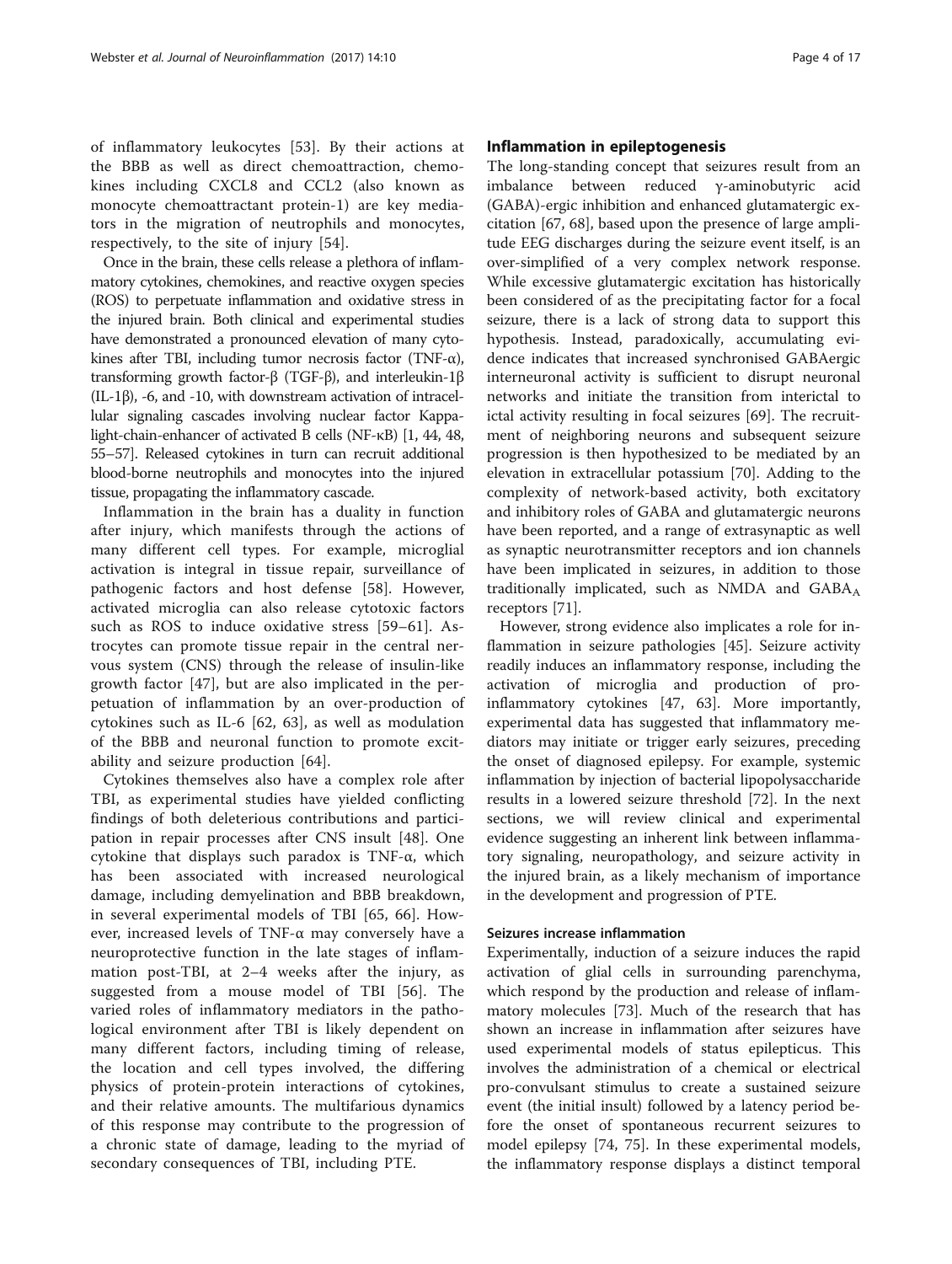profile after induction, characterized by the early activation of astrocytes and microglia followed by BBB breakdown and neuronal activation [[63, 76](#page-12-0), [77\]](#page-12-0). In addition to the investigation of protein release, microarray analysis of gene transcripts have also demonstrated an upregulation of inflammatory genes [\[78](#page-12-0)]. Specific cell surface toll-like receptors (TLR's), which respond to a range of inflammatory cytokines and other stress-related factors, are highly upregulated after pilocarpine-induced seizures on forebrain microglia of adult mice [\[77](#page-12-0)]. Simultaneously, a robust increase in cytokine levels has been observed in both chemically and electrically induced experimental models of epilepsy in adult ro-dents [[77, 79](#page-12-0), [80](#page-12-0)]. For example, IL-1 $\beta$  is expressed at low levels in a healthy brain, but is robustly upregulated for up to 60 days after the induction of self-sustaining limbic status epilepticus in rodents, a model using hippocampal electrical stimulation [[76](#page-12-0)]. TNF-α and IL-6 are also rapidly upregulated after status epilepticus, peaking within 30 min of seizure onset and remaining elevated for up to 72 h in rats that progressed to spontaneous seizures [\[76\]](#page-12-0).

These experimental findings that seizures result in inflammation are confirmed by evidence in the clinical setting. Analysis of cerebrospinal fluid (CSF) from newly diagnosed adult patients with tonic-clonic seizures detected an upregulation of IL-6 and IL-1 receptors (IL-1Rs) [\[81](#page-12-0), [82\]](#page-12-0). Matched serum samples revealed a higher levels of IL-6 compared to in the CSF, suggesting that these cytokines likely originated in the brain [\[82](#page-12-0)]. High levels of cytokines including IL-1β and high-mobility group box protein-1 (HMGB1) have also been identified in neurons and glia of surgically resected epileptic tissue [[83\]](#page-12-0). Together, these findings indicate that neuroinflammation is a common consequence of seizure activity.

#### Inflammation contributing to seizures

Accumulating evidence suggests that neuroinflammation is also a contributor to epileptogenic pathology after TBI [[45,](#page-11-0) [63, 84](#page-12-0)]. In particular, experimental models have demonstrated that glial cell activation and recruitment and the synthesis of inflammatory factors, may precede and/or occur concurrently with epileptogenic events [[85](#page-12-0), [86\]](#page-12-0). For example, in a rodent model of experimental TBI, a reduced threshold to electroconvulsive shockinduced seizures was reversed when minocycline, a tetracycline antibiotic known to inhibit brain infiltration of monocytes and microglia, was applied [\[87, 88](#page-12-0)], implicating both microglial activity and pro-inflammatory cytokines in post-traumatic seizure activity.

Much of the evidence for a role of inflammation in epileptogenesis has focused on the effect of cytokines in seizure susceptibility. Cytokines can act as classical neurotransmitters through receptor modulation and

phosphorylation at the neuronal membrane [\[89\]](#page-12-0). Models of chronic inflammation, such as transgenic mice systemically overexpressing IL-6 or TNF-α, can reduce seizure threshold and predispose the brain to seizure induced-neuronal loss [[90](#page-12-0), [91](#page-12-0)]. Indeed, inflammatory signaling may promote the loss of GABAergic neurons in the hippocampus, resulting in an increased propensity for seizures due to a reduction in synaptic inhibition [\[92\]](#page-12-0).

N-methyl-D-aspartate (NMDA) receptors play a critical role in the glutamatergic system to contribute to neuronal excitability, and previous evidence suggests both direct and indirect interactions between these receptors and cyokines [[93\]](#page-12-0). Cytokines have been found to inhibit the uptake of glutamate by astrocytes in culture [[94](#page-12-0)] and modulate excitatory neurotransmission in the brain through NMDA and alpha-amino-3-hydroxyl-5-methyl-4-isoxazole-propoinate (AMPA) receptors [\[95](#page-13-0), [96\]](#page-13-0). For example, IL-1β produced by microglia can enhance NMDA-mediated  $Ca^{2+}$  currents through cell surface type 1 IL-1R (IL-1R1) co-localized on pyramidal cell dendrites [[89\]](#page-12-0). Pre-synaptic NMDA receptors are agonists for  $Ca^{2+}$ -mediated glutamate release, and when activated by inflammatory factors such as IL-1β and HMGB1 can cause an excess of intracellular  $Ca^{2+}$ leading to an extracellular hyperexcitability and excitotoxicity [\[95\]](#page-13-0). Several other cytokines including TNF-α and IL-10 have also been associated with the regulation of seizure duration in experimental kindling models [[97](#page-13-0), [98\]](#page-13-0). Though these correlations have been seen in multiple studies with different models, the mechanisms underlying the relationship between the inflammatory environment and epileptogenesis, particularly in the context of brain injury, remain still poorly understood.

There is limited clinical data to confirm a cause-andeffect link between inflammation and the pathophysiology of epilepsy, however increasing evidence supports this hypothesis. Many studies have now demonstrated that early exposure of the brain to immune responses can have varied and persistent consequences on adult physiology [[99](#page-13-0)–[102\]](#page-13-0). Febrile seizures (FS) and febrile status epilepticus in children is a risk factor for developing epilepsy later in life [\[103\]](#page-13-0), which may be induced by fever often associated with inflammation and infection [[47](#page-12-0)]. Although the mechanisms underlying FS remains unclear, it is thought that cytokines play a key role in its development [[104](#page-13-0)]. One study has reported specific polymorphisms in the promoter region of cytokine genes, including IL-1β, in children with FS compared to controls [\[105\]](#page-13-0). Such genetic variation may influence the production of IL-1β in both healthy tissue and after injury or stimulus [\[106\]](#page-13-0), and similar polymorphisms have also been observed at a high frequency in patients with TLE [[107](#page-13-0)].

Recently, the hypothesis of glial functions playing a pivotal role in biasing the neuronal network towards an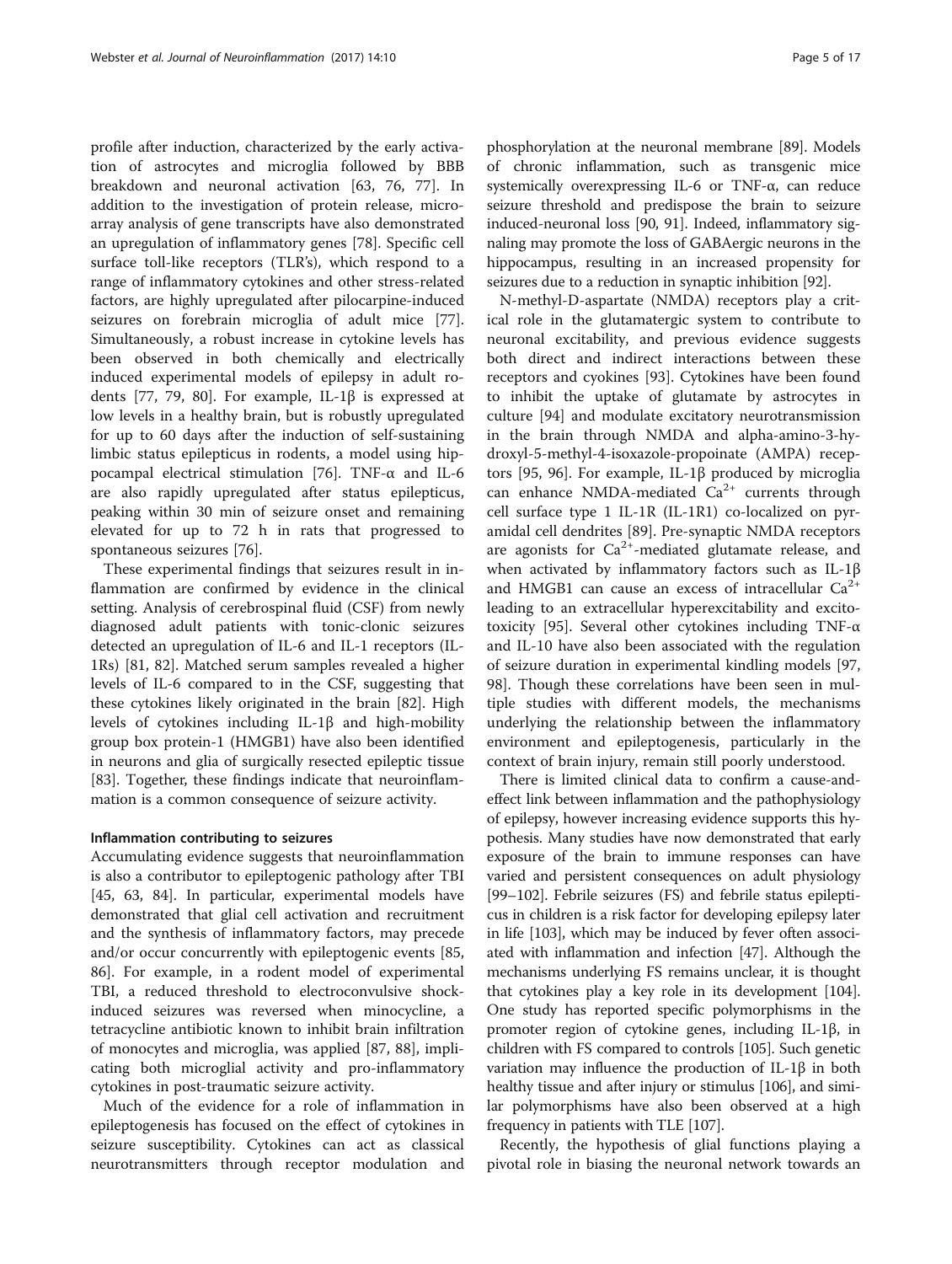epileptogenic environment has been gaining traction [[108, 109\]](#page-13-0). In particular, interactions between neurons, glia, and the inflammatory mediators IL-1β, HMGB-1, and TGF-β, have been implicated in promoting seizure susceptibility, as described below. The main signaling pathways implicated in the proposed link between inflammation and epileptogenesis of these three mediators is summarized in Fig. 2.

# IL-1β/IL-1R signaling in TBI and PTE

IL-1 is a family of pro-inflammatory cytokines that act as key mediators of the innate immune response [[110](#page-13-0)]. The IL-1 family consists of 7 agonists (e.g., IL-1α and β) and 3 receptor antagonists [[110](#page-13-0)], and

amongst these the IL-1β isoform has been the most commonly studied in the brain injury and epilepsy settings. In the CNS, IL-1β can be produced by a range of cells including microglia, astrocytes, endothelial cells (EC), neurons, and peripheral leukocytes upon infiltrating into the brain [[111](#page-13-0)–[113](#page-13-0)]. IL-1β exerts its action on multiple cell types primarily via IL-1R1 [[114](#page-13-0)–[119](#page-13-0)]. This initiates intracellular signaling via NF-κB transcription factor, p38 mitogenactivated protein kinase (MAPK), or other factors [[118](#page-13-0), [120](#page-13-0)]. Several studies have demonstrated that IL-1β binding to IL-1R stimulates immune cell activation and induces the production of neurotoxic molecules [[114, 115](#page-13-0), [117](#page-13-0)–[119](#page-13-0)].



Fig. 2 Summary of three key signaling cascades that may mediate the link between inflammation and epileptogenesis. HMGB1, IL-1β, TGF-β, and serum albumin have varied release mechanisms from multiple cell types in order to activate their signaling pathways. After injury, HMGB1 may be passively released from necrotic neurons to the extracellular space, or released actively from activated microglia and astrocytes. HMGB1 can bind to multiple receptors on many different cell types, such as TLR4, which can activate MyD88 independent pathways such as the phosphorylation of interferon regulatory transcription factor 3 (IRF3) leading to the transcription and release of interferons-α and -β, as well as other interferon-induced genes. HMGB1-TLR4 can also activate NF-κB signaling both directly or via TNF receptor-associated factor 6 (TRAF6). This can lead to a rapid nuclear transcription of various immune-related processes, as reviewed elsewhere [\[250\]](#page-16-0). Caspase-1 mediates cleavage of inactive pro-IL-1β to active IL-1β, allowing for its relocation into the extracellular space, where IL-1β can bind to IL-1R1 either directly or in complex with HMGB1. The IL-1β/IL-1R1 complex can then induce NF-κB signaling via TRAF6 or activate MyD88-dependent MAPK signaling, which has been linked to the production of various neurotoxic molecules. TGF-β is released in an inactive form from cells and binds to the extracellular matrix. Proteases, released after injury, cleave the inactive protein to active TGF-β, which is able to bind to the two TGF-β receptors. Mechanical breakdown of the BBB allows serum albumin into the extracellular space, where it can also bind to TGF-β receptor1 and receptor2, which signal via Smad complex proteins or MAPK signaling pathways, respectively, to regulate the immune response. This pathway has also been implicated in post-translational changes to a variety of voltage-dependent ion channels implicated in changes to neuronal excitability [\[94](#page-12-0)]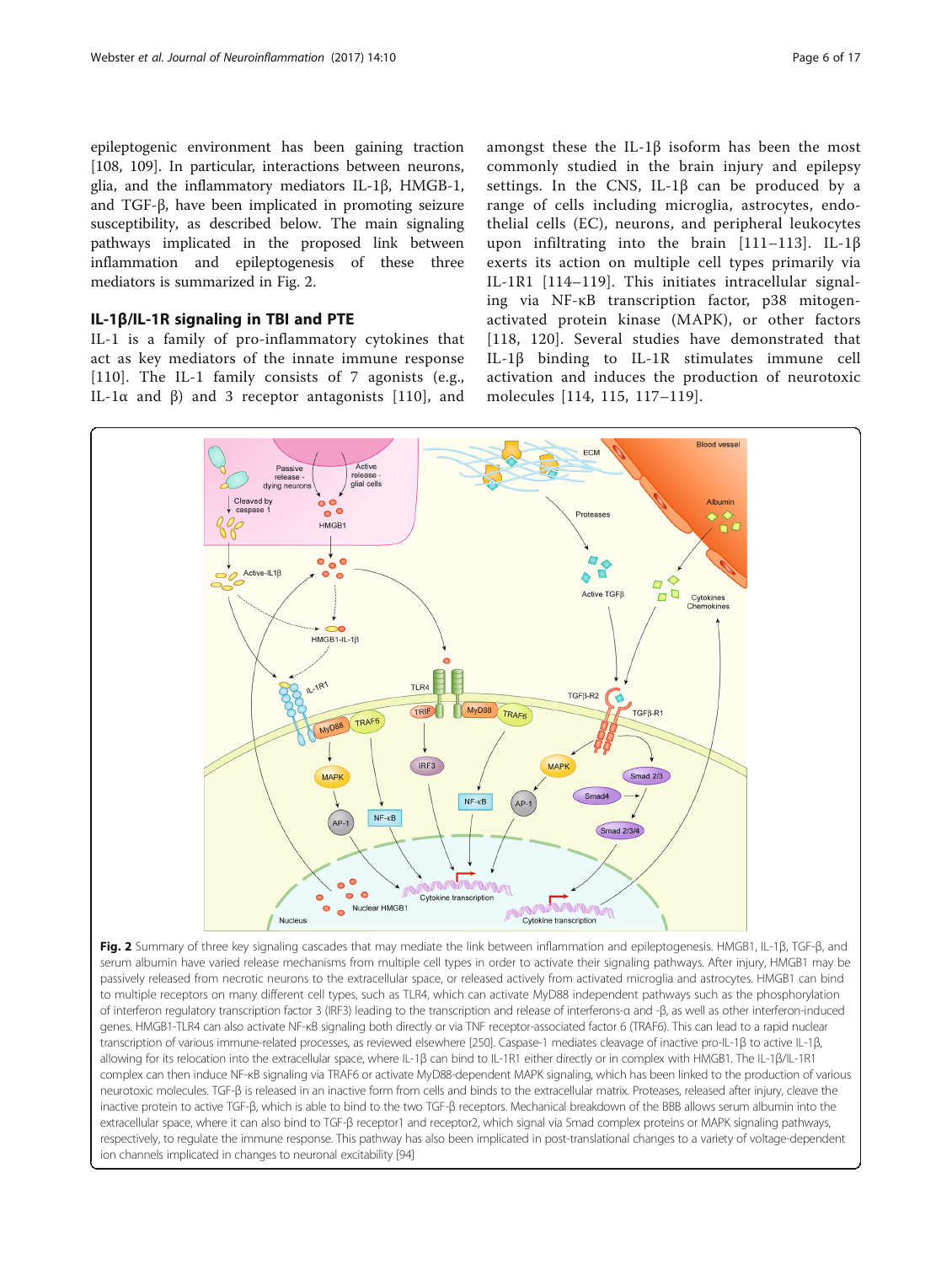There are several lines of evidence implicating IL-1β in the development of PTE. Firstly, IL-1β is rapidly and highly upregulated following experimental and clinical TBI. In rodent models, Il-1β expression is upregulated as early as 1 h post-TBI [[121](#page-13-0), [122](#page-13-0)] and peaks between 12 and 24 h [[54,](#page-12-0) [123](#page-13-0), [124\]](#page-13-0). This response may then persist for several months post-injury [\[125\]](#page-13-0). Consistent with experimental findings, analysis of protein, and gene expression in post-mortem brain tissue from TBI patients found that IL-1β was upregulated in individuals who died 6–122 h post-injury [[126\]](#page-13-0). This is consistent with reports of elevated IL-1β in the CSF and serum of severe TBI patients [[127, 128](#page-13-0)], correlated with poor outcomes in both children and adults [\[19,](#page-11-0) [129\]](#page-13-0). Thus IL-1β levels are elevated during the period of secondary injury after TBI, which has been postulated to also be an important time period for the epileptogenic process [[130\]](#page-13-0). Notably, numerous studies indicate that modulating IL-1β signaling is broadly beneficial in experimental TBI models. Treatment with an IL-1β neutralizing antibody alleviated TBI-induced microglial activation, neutrophil infiltration, cerebral edema, and cognitive deficits in mouse models of TBI [\[131, 132\]](#page-13-0). In line with this finding, IL-1R1 deficient mice also showed decreased cerebral edema and leukocyte infiltration following TBI [\[133](#page-13-0)], and post-injury administration of an IL-1R1 antagonist attenuated neuronal cell death and cognitive dysfunction in rats [[134\]](#page-13-0). A phase II clinical trial employing an IL-1R antagonist treatment (100 mg/day subcutaneously administered for 5 days) was recently conducted in patients with severe diffuse TBI, demonstrating safety penetration into the plasma and brain extracellular fluid, and an alteration of the immune profile [\[135](#page-13-0)].

One of the key clinical studies linking IL-1β with PTE was conducted by Diamond and colleagues, who examined whether genetic variation in the IL-1β gene and CSF/serum IL-1β ratios correlated with PTE development in a cohort of 256 patients with moderate to severe TBI [\[136](#page-13-0)]. Serum and CSF were collected from a portion of subjects within the first week post-injury, and IL-1β levels were assessed in relation to the later incidence of PTE. Further, IL-1β tagging and functional single nucleotide polymorphisms (SNPs) were genotyped to evaluate its association to PTE. Elevated CSF/serum IL-1β ratios were found to be associated with increased risk of PTE, and one of IL-1β SNPs, rs1143634, showed an association between the heterozygote genotype and increased PTE risk [[136](#page-13-0)]. Further research is required to determine the contribution of genetic variability to IL-1β function and how this may influence the inflammatory response after TBI.

IL-1β has also been linked to other epilepsies in addition to PTE. For example, IL-1β may play a role in epileptogenesis that follows FS. Specifically, IL-1β levels were found to be acutely upregulated in rats after prolonged FS, and IL-1β levels remained elevated only in rats that developed spontaneous limbic seizures after prolonged FS [[137](#page-13-0)]. In another study, IL-1R1 deficient mice were found to be resistant to experimental FS [[138](#page-13-0)].

There are a number of possible mechanisms by which IL-1β may contribute to PTE. IL-1β can modulate neuronal hyperexcitability through  $Ca^{2+}$ , glutamatergic, and GABAergic pathways [\[139\]](#page-13-0). By acting on glia cells, IL-1β mediates astrocytes and microglia activation, formation of a glial scar, and the release of neurotoxic mediators to promote cell loss, features which are associated with epileptic foci in the brain [[140](#page-13-0)]. Furthermore, IL-1β signaling may promote epileptogenesis by enhancing BBB permeability and enhancing the recruitment of peripheral leukocytes into the brain [\[141](#page-13-0)–[144\]](#page-14-0). There are many proposed mechanisms of IL-1β signaling in areas that are still poorly understood, and future research into these may reveal the way in which they interact to increase the risk of epileptogenesis.

Although less commonly studied, other members of the IL-1 family have also been investigated in the context of TBI and epilepsy. For example, an upregulation of IL-1 $\alpha$  has been reported in brain tissue following experimental TBI [[145](#page-14-0), [146](#page-14-0)]. In the clinical setting, peripheral blood mononuclear cells collected from epilepsy patients exhibited greater production of IL-1α in response to stimulation in vitro compared to cells from non-epileptic controls [\[147\]](#page-14-0). However, no association has been found between gene polymorphisms of IL-1α and TBI outcomes [[148](#page-14-0)], nor IL-1 $\alpha$  and seizure pathogenesis [[149](#page-14-0)]. Taken together, there is much accumulating experimental and clinical evidence implicating IL-1 cytokines in epileptogenesis, however further studies are needed to delineate their precise roles and whether therapeutically targeting them can mitigate PTE.

# HMGB1/TLR4 signaling in PTE

HMGB1 was originally identified as a ubiquitous, highly evolutionarily conserved, chromatin-binding protein, most often found in the cell nucleus of healthy tissues [[150](#page-14-0)–[152](#page-14-0)]. Discovered in 1973, and named due to its ability to migrate quickly during gel electrophoresis [[153\]](#page-14-0), HMGB1 participates in the formation of nucleosomes and is important in the regulation of gene transcription [[151, 154, 155\]](#page-14-0). More recently, HMGB1 has been identified as a damage-associated molecular pattern (DAMP) [\[150](#page-14-0)], which are molecules that are able to initiate or perpetuate inflammation. Complete gene deficiency of HMGB1 is lethal during early postnatal life, indicating its essential role in transcriptional control [[156\]](#page-14-0). A 98% homology between human HMGB1 and mouse HMGB1 enables clinically relevant experimental investigation through animal models [[157](#page-14-0)].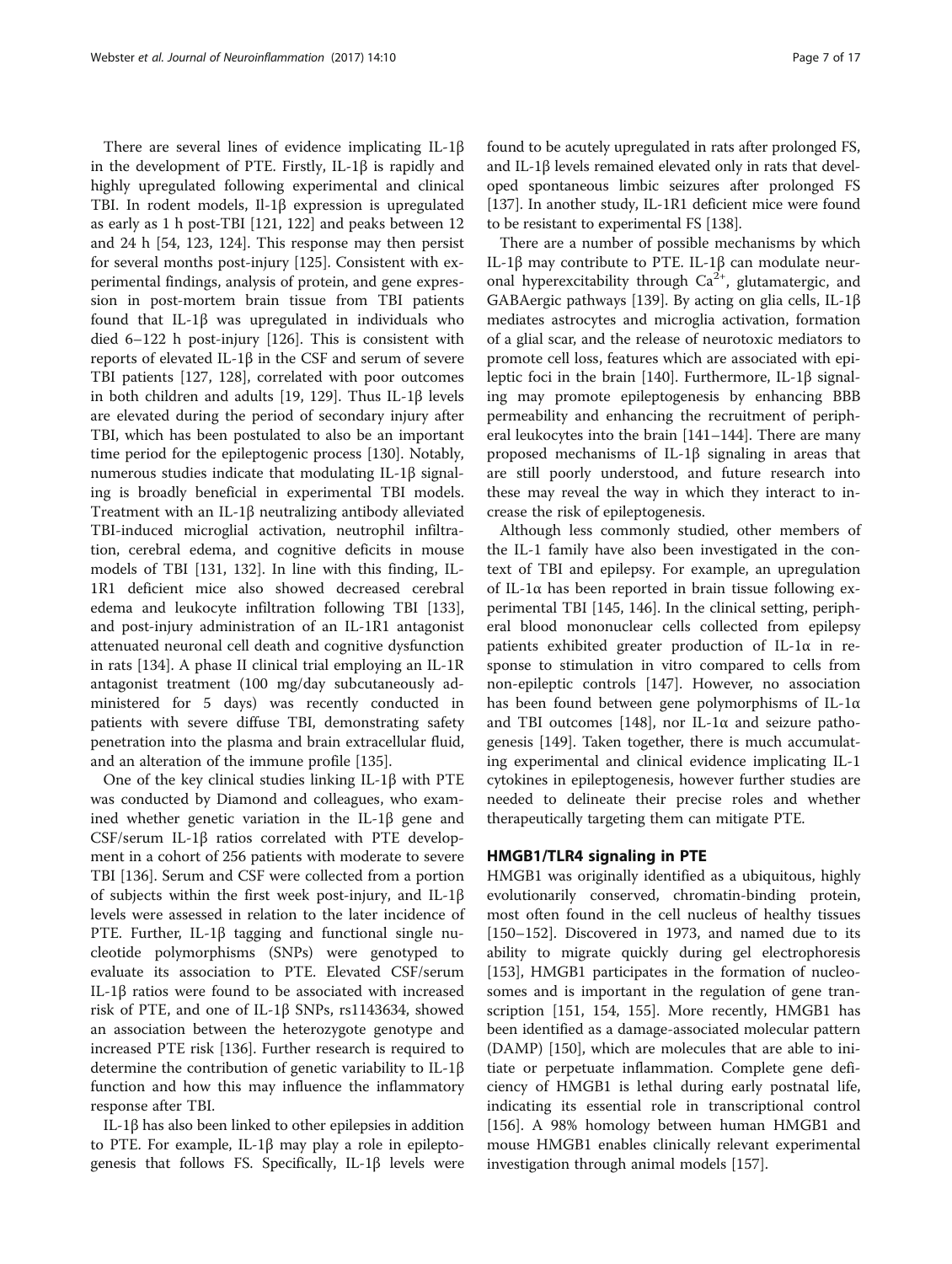HMGB1 has two modes of cellular release in injured tissue. Immediately after injury, necrosis allows a passive release of significant amounts of HMGB1 from the nucleus into the extracellular space [[158](#page-14-0)]. HMGB1 may undergo post-translational oxidation and acetylation, resulting in its active release by immune cells in response to various cytokines including itself, allowing a powerful positive feedback loop during inflammation [[157](#page-14-0), [159](#page-14-0)–[161](#page-14-0)]. In addition, HMGB1 may be released upon activation by a wide range of cells in the CNS including neurons, microglia, macrophages, monocytes, natural killer cells, dendritic cells, ECs, and platelets [\[162](#page-14-0)].

High levels of HMGB1 have been found in epileptogenic tissue resected during surgery [\[83](#page-12-0), [163\]](#page-14-0), implicating a role for this DAMP in neuronal hyperexcitability. Experimental evidence from an animal model of temporal lobe epilepsy suggests that HMGB1 contributes to seizure activity and epilepsy [[164\]](#page-14-0). One previous study by Maroso and colleagues demonstrated that intracerebral injection of HMGB1 in wild type mice increased seizure activity in response to a stimulus [[165\]](#page-14-0). This pro-convulsant effect of HMGB1 is most likely mediated through one of its key signaling receptors, TLR4, as a comparable increase in seizure susceptibility was not seen in non-functional TLR4 mutant mice [\[165](#page-14-0)]. TLR4 mutant mice were also found to be intrinsically resistant to seizures as compared to wild type mice [\[165\]](#page-14-0). Interfering with the binding of HMGB1 to TLR4 has been shown to reduce both seizure frequency and onset. For example, TLR4 antagonists and BoxA, a competitive antagonist to HMGB1 comprising of the BoxA domain of the protein, have been reported to reduce and even inhibit epileptic activity that is resistant to standard ASDs in an animal model of temporal lobe epilepsy [[166](#page-14-0)].

In another recent study, the mechanism by which HMGB1 signaling promotes neuronal hyperexcitability and seizure activity was found to be through an increase in NMDA receptor function in TLR4-expressing hippocampal neurons [[167\]](#page-14-0). This effect was dependent on the oxidation of HMGB1 characteristic of its active release from immune cells, and was associated with high levels of NMDA-induced excitotoxic cell death [\[167\]](#page-14-0). Because the inflammatory environment after TBI involves the rapid production of ROS and free radicals [[168](#page-14-0), [169](#page-14-0)], there is a physiological preference towards the extracellular oxidation of HMGB1, thus increasing TLR4 mediated augmentation of NMDA functionality and promoting seizure susceptibility [\[167\]](#page-14-0).

Downstream of HMGB1, TLR4 mRNA expression is upregulated in response to brain insult [[170](#page-14-0)], consistent with upregulation of this receptor during seizure activity in experimental models of epilepsy [[165\]](#page-14-0). TLR4 is able to transmit signals via both myeloid differentiation primary response gene 88 (MyD88) dependent and independent pathways [[171\]](#page-14-0). It is through the MyD88 dependent pathway that TLR4 is able to activate NF-κB, which may be responsible for increasing pro-inflammatory cytokine expression to augment the inflammatory response [\[172](#page-14-0), [173\]](#page-14-0). This pathway has generated great interest recently, and with the potential to modulate epileptic activity, even in drug-resistant epilepsy, further research is needed to confirm the potential of this pathway as a target for therapeutic intervention in the development of PTE.

Previous research has also suggested that HMGB1 is able to enhance inflammation through forming a complex with different cytokines, including IL-1β [[174](#page-14-0)]. HMGB1 bound to IL-1β has been isolated from cell cultures when co-incubated [[174](#page-14-0)]. Studies of joint inflammation in animals have also shown that when HMGB1 is present with IL-1β there is an enhanced inflammatory response, most likely through action on with IL-1 receptor 1[[175\]](#page-14-0), Whilst this complex has yet to be identified in brain tissue, further research is needed into this pathway as it may play a vital role in extending a bias towards epileptogenesis.

By contributing to acute and chronic seizures, both directly and indirectly, the HMGB1-TLR4 axis is therefore a promising target for TLEs that are resistant to ASDs [[165, 167\]](#page-14-0). This is important in the context of TBI, as seizure pathology can begin as early as the day of a brain injury [\[176\]](#page-14-0). Together, these data support a key role for HMGB1 in neuronal hyperexcitability and implicate the HMGB1-TLR4 signaling pathway as a potential therapeutic target to modulate post-traumatic epileptogenesis.

#### TGF-β/albumin involvement in PTE

Vascular dysfunction has been associated with many types of focal and acquired epilepsies, including PTE [[177](#page-14-0)]. BBB dysfunction is also a common feature of TBI in both patients and experimental models [[6](#page-11-0), [178](#page-14-0)]. Vascular dysfunction after TBI, in particular the localized breakdown of the BBB surrounding focal regions of tissue damage, is hypothesized to trigger a series of epileptogenic processes [\[179](#page-14-0)]. For example, increased permeability of the BBB is evident by magnetic resonance imaging with gadolinium and co-localized with the focal epileptogenic region in patients with PTE [[180](#page-14-0), [181](#page-14-0)].

A proposed mechanism of BBB breakdown in this context is through the TGF-β/albumin-mediated signaling pathway. In the laboratory, experimental opening of the BBB in the rodent neocortex was found to trigger epileptogenesis, which was recapitulated by exposure of the brain to serum albumin [\[182](#page-14-0)]. Albumin has been shown to induce the production of excitatory synapses experimentally both in vitro and in vivo [\[183\]](#page-14-0). Serum albumin in the rodent brain has been shown to result in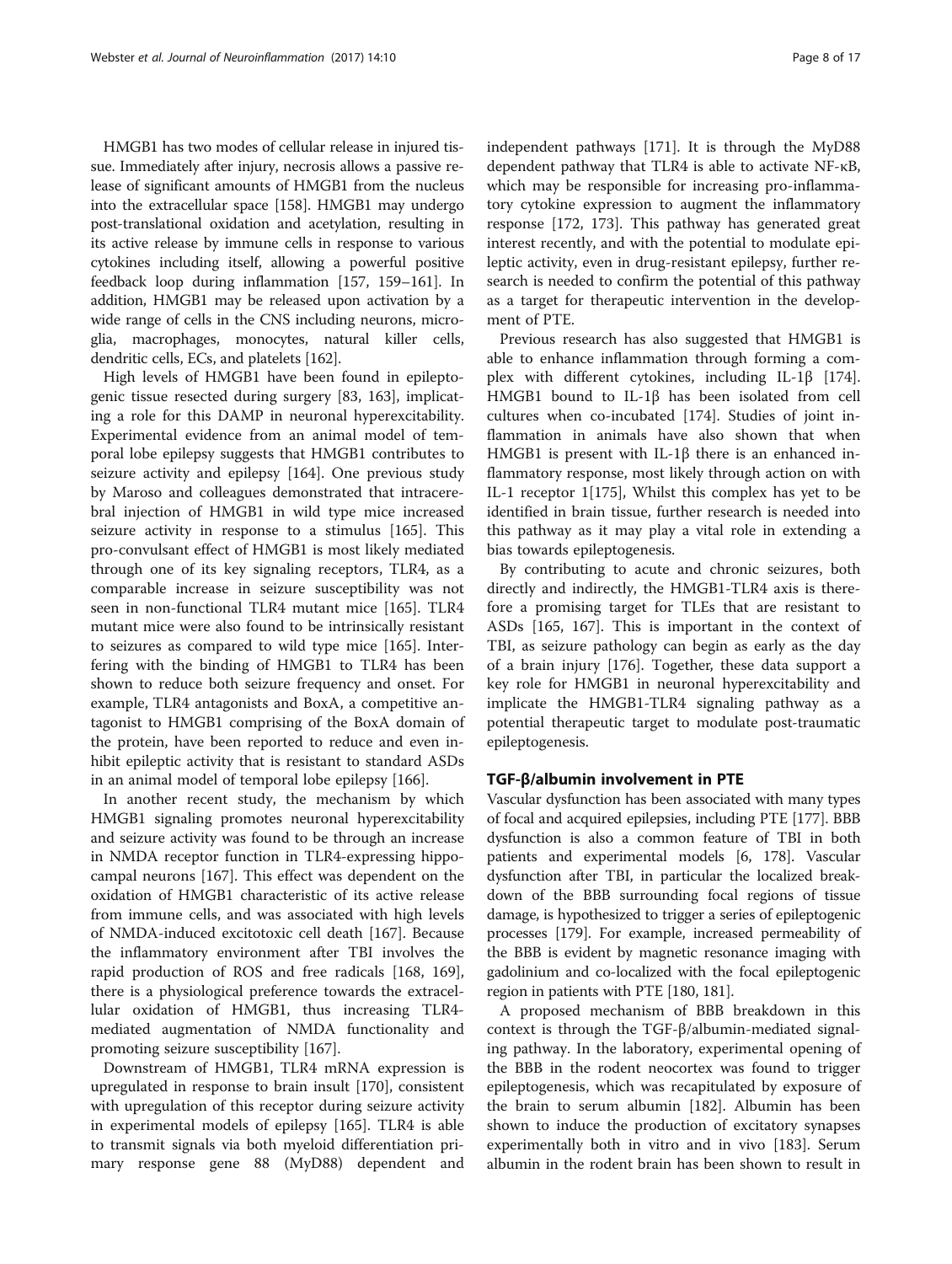hypersynchronized responses to electrical stimulation [[184\]](#page-14-0), analogous to those observed in animal models of epilepsy [[185, 186\]](#page-14-0). The formation of epileptiform activity after albumin exposure is delayed, suggesting that the mechanism of action is complex rather than a direct effect by albumin [\[184](#page-14-0)]. One possible mechanism which has been receiving scrutiny is the activation of astrocytes by serum albumin [[109](#page-13-0), [187](#page-14-0)], activating a TGF-β receptor-mediated signaling cascade [[64,](#page-12-0) [182, 184](#page-14-0)].

TGF-β is a pleiotropic cytokine involved in various cellular processes, including cell growth, differentiation, morphogenesis, apoptosis, and immune responses through intercellular communication in many different cell types [\[188](#page-14-0)–[190](#page-14-0)]. Signaling is mediated by binding of TGF-β to two serine threonine kinase receptors, which when activated cause the phosphorylation of the Smad protein complex and the p38 MAPK pathway [\[191\]](#page-14-0). A role for TGF-β has been implicated in many different CNS diseases, related to its upregulation in Alzheimer's disease, multiple sclerosis, ischemic brain injury, and TBI [[192\]](#page-15-0). TGF-β is thought to have neuroprotective properties, and is associated with both microglial activation and the wound healing response [[193](#page-15-0)]. Paradoxically, TGF-β also appears to contribute to excitotoxicity, adding to the dual role of inflammation which is dependent on the context and cell types involved [\[194](#page-15-0)]. Further research into the variation in response from this pathway is needed, as this may reveal insights into the dual role of inflammation and how to bias the brain towards neuroprotection rather than neurodegeneration.

The binding of albumin to TGF-β receptor has been characterized experimentally in rodent models of BBB disruption, resulting in the activation of TGF-β signaling [[184\]](#page-14-0). The induction of experimental BBB dysfunction to induce epileptiform activity can be prevented through blockage of albumin binding to TGF-β receptors [\[184](#page-14-0)]. Much of the published literature has focused on albumin's interaction with the TGF-β signaling pathway in disease models, but there is some suggestion that TGF-β may also play a role in PTE from animal models with similar pathologies. In rodent models of epilepsy, TGF-β is reportedly upregulated in both neurons [[195](#page-15-0)] and hippocampal astrocytes [[196\]](#page-15-0). The action of TGF-β in astrocytes following exposure to albumin has also been shown to induce pro-ictogenic cytokine production, resulting in increased neuronal excitability in experimental models [\[197](#page-15-0)]. TGF-β has also been implicated experimentally in excitatory synaptogenesis in a post-injury epilepsy model [\[183](#page-14-0)]. As neuronal reorganization and synaptogenesis are hypothesized to be a potential mechanism underlying chronic seizures and are well-documented consequences of CNS trauma, this action of TGF-β may be critical for the progression of brain injury to epilepsy [[183,](#page-14-0) [198](#page-15-0), [199\]](#page-15-0). In summary,

the actions of TGF-β in the injured and epileptic brain remain poorly understood, but the potentially paradoxical behavior of this cytokine warrants further investigation.

# Age-specific vulnerability to PTE

Neuroinflammation is a key aspect of secondary injury that can vary according to the stage of brain development, which may underlie differences in clinical outcomes between patients who suffer a TBI during childhood and patients who suffer a TBI during adulthood [[200\]](#page-15-0). Many studies now suggest that the early postnatal brain has an enhanced propensity for inflammation, described as a 'window of susceptibility' [[200](#page-15-0)–[202](#page-15-0)]. Early support for this hypothesis came from experimental evidence that 3-week old (juvenile) rats showed a higher susceptibility to IL-1β-induced BBB breakdown compared to adult rats [[203, 204](#page-15-0)]. These observations are most likely not due to an immaturity of the BBB integrity at a younger age, as the tight junctions that maintain the BBB are fully developed from prenatal stages [[205\]](#page-15-0), but rather to a unique global chemokine expression profile that is distinctly different to the adult CNS [\[200\]](#page-15-0). In experimental autoimmune encephalomyelitis, a model of multiple sclerosis that shares some of the inflammatory processes of PTE, many chemokines involved in the recruitment of T cells and monocytes into the brain are robustly upregulated to 2–6-fold higher in juveniles compared to adults, including CCL2, CCL3, and CCL6 [[200](#page-15-0), [206](#page-15-0)–[208](#page-15-0)]. There is also some evidence in the clinical context that the response of the immune system in the brain after a pathogenic challenge also differs between adults and children, with children presenting with higher production of IL-1 and IL-10 from peripheral blood monocytes after pathogenic stimulation [\[209\]](#page-15-0). Several cytokines have been detected at elevated levels in both CSF and serum of children after TBI, including IL-1α, IL-6, IL-12, and TNF-α, though how this response may correspond to the clinical differences at different ages after TBI are still relatively underinvestigated [\[210](#page-15-0)–[212\]](#page-15-0).

Microglia present differently within the immature brain compared to adults. During early postnatal development, their morphology is distinct, with fewer processes than those in the adult brain [\[213](#page-15-0)], and in an experimental pathogenic model, neonatal brain injury induced a markedly reduced activation compared to the robust activation seen in adult brain tissue [[214](#page-15-0)]. Activated microglia typically adopt a phagocytic morphology and are associated with neuronal death, which is thought to be a critical aspect of normal brain development [[201, 215\]](#page-15-0). There are also more circulating macrophages in the developing brain compared to adults under basal conditions associated with dying neurons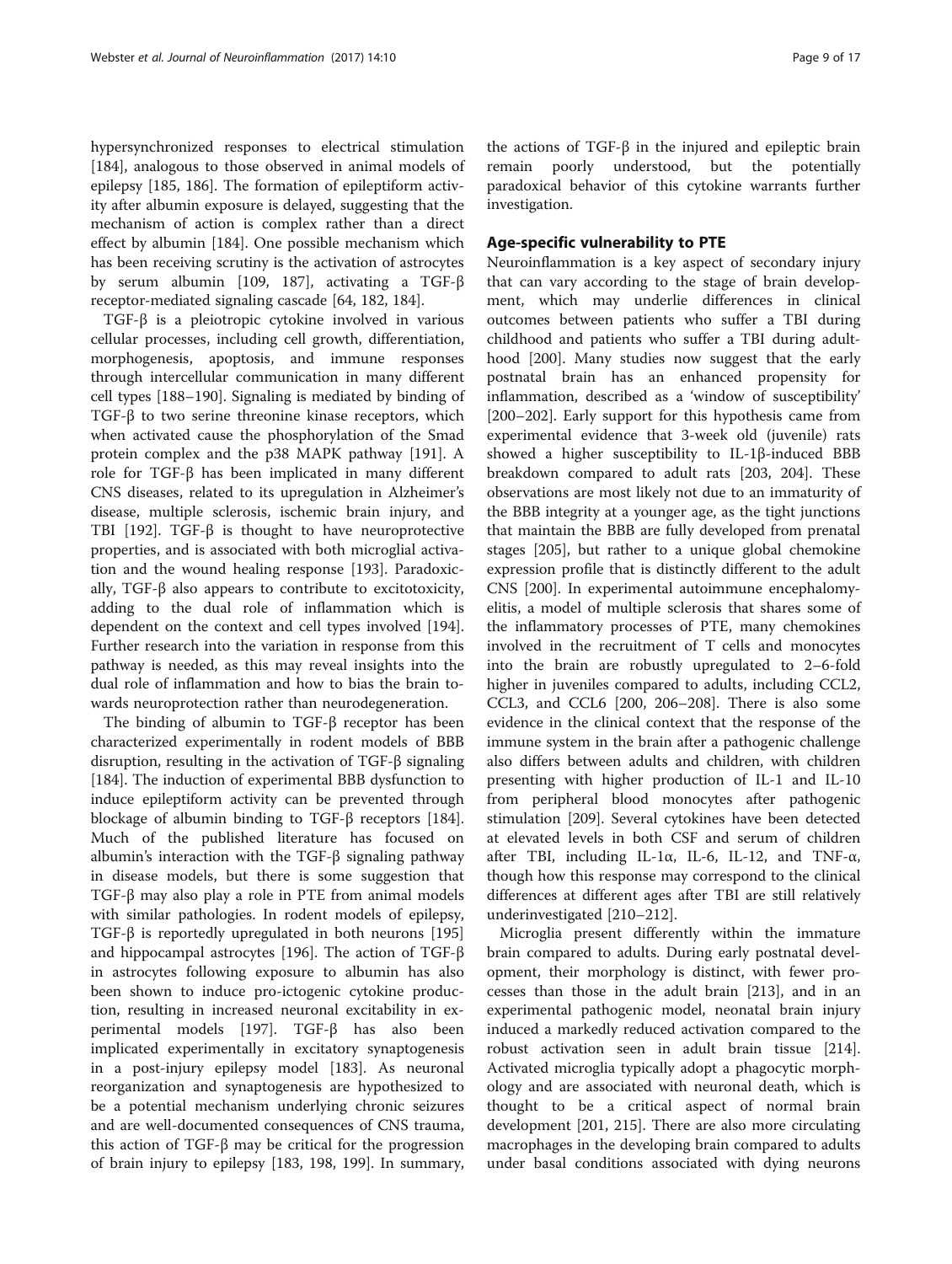and glia, particularly in the corpus callosum [[213](#page-15-0), [216](#page-15-0)]. Neutrophil infiltration into brain parenchyma after injury differs across ages, with a much higher level of infiltration detected experimentally in postnatal day 7 (p7) rats than in adults [\[214\]](#page-15-0). This neutrophil infiltration can persist 2–3 days after a pathogenic challenge and was found to be concurrent with damage to vasculature [[203, 204](#page-15-0), [214](#page-15-0)].

Increased seizure susceptibility in the immature brain may result from several contributing factors. Glutamate is the primary neurotransmitter in both the adult and developing brain [\[217\]](#page-15-0), yet there is low expression of the glutamate type 1 transporter, therefore, clearance from the synaptic cleft is markedly slower compared that in the adult brain [[218](#page-15-0)]. GABA receptor action is normally inhibitory in the adult brain, but is predominantly excitatory during early brain development due to high intracellular concentrations of chloride as a result of differential developmental expression of specific chloride ion transporters [[219](#page-15-0)–[221\]](#page-15-0). During early cortical development, experimental models have shown that GABA is predominantly depolarizing, progressing through childhood to the hyperpolarizing state found in the healthy adult brain [[222](#page-15-0), [223\]](#page-15-0). A recent study of experimental mesial temporal lobe epilepsy found a depolarizing role of GABA receptor, which was highly upregulated in surviving epileptic neurons [[224](#page-15-0)], suggesting that the early neurodevelopmental environment may be more vulnerable to hyperexcitability after an insult. NMDA receptors are also more permeable to  $Ca^{2+}$  during development and desensitize more slowly [\[225](#page-15-0)]. In addition to a shorter post-ictal refractory period compared to the adult brain [\[226](#page-15-0), [227\]](#page-15-0), this inherently increased excitability of the pediatric brain may underlie an increased propensity for PTE after TBI during early childhood.

However, other studies have noted that the immature brain may conversely show resistance to seizure-related pathology; for example, chemical stimulation to experimentally induce sustained hyperexcitability is more difficult in the immature brain [[39](#page-11-0)]. Infant brains may also be more resistant to excitotoxic-induced cell death than the adult brain [[228](#page-15-0)]. Due to the apparent paradox of age-related differences, further study pertaining to the specific excitability of the developing environment is needed, particularly in the context of brain injury.

#### Inflammation in pediatric PTE

As a result of the abovementioned evidence of agespecific responses to both inflammatory stimuli and seizures, a potential link between neuroinflammation and seizure susceptibility particularly during early childhood is under intense scrutiny. Experimental studies have implicated a role for neuroinflammation in increased seizure susceptibility in the immature brain; for

example, exposure to several chemoconvulsant challenges revealed a lower seizure threshold in immature rats compared to adults [\[102\]](#page-13-0). The authors attribute this response to increased TNF-α or IL-1β production by activated microglia in the hippocampus in immature rats, which was associated with cognitive deficits and widespread neuronal loss [\[102,](#page-13-0) [229](#page-15-0)]. Changes in seizure threshold caused by neuroinflammation in the pediatric brain are associated with long-term alterations in glutamate receptors in the hippocampus, and a resultant increase in neuronal network excitability [[229](#page-15-0), [230](#page-15-0)].

In addition to the younger brain having an increased propensity for an enhanced neuroinflammatory response, age-specific differences in important epileptogenic factors have been identified. One such difference is NMDA receptor density, which has been shown experimentally to peak at p28 at approximately 160% of adult levels [[231](#page-15-0)]. NMDA receptors also have a different subunit composition in the developing brain compared to the adult brain, resulting in different functional properties [[232](#page-15-0), [233\]](#page-15-0). Due to these changes, NMDA receptors are able to depolarize more easily in the presence of glutamate, resulting in a longer duration of excitatory postsynaptic currents [\[218](#page-15-0), [234\]](#page-15-0).

# Therapeutic targeting of post-traumatic inflammation to prevent PTE

TBI induces a neuroinflammatory cascade in the brain, leading to persistent and perpetuating neurodegeneration and likely contributing to an increased risk of initiating epileptogenesis, resulting in the development of PTE. In the context of the ongoing pursuit of novel therapeutic targets to prevent PTE, both clinical and experimental studies provide compelling evidence implicating IL-1β and HMGB1 as pivotal players in the cascade. Due to their early and varied role in the neuroinflammatory cascade after injury and emerging roles in the regulation of neuronal excitability, pharmacological targeting of these mechanisms may prove beneficial at reducing PTE. Further pre-clinical studies are needed to elucidate the exact mechanisms by which these and other inflammatory mediators initiate or perpetuate the process of epileptogenesis.

Several different animal models of PTE have been well studied over the past decade [[235\]](#page-15-0). These experimental models have demonstrated that TBI results in both acute and chronic changes to the neuronal environment that likely contribute to epileptogenesis, such as hyperexcitable recurrent circuitry in the dentate gyrus of the hippocampus [[235](#page-15-0)–[237](#page-15-0)]. Whilst these models allow for the investigation of various mechanisms and testing of potential therapeutics, rodent models of PTE are not without limitations. Some models can produce a high level of epileptiform activity when measured with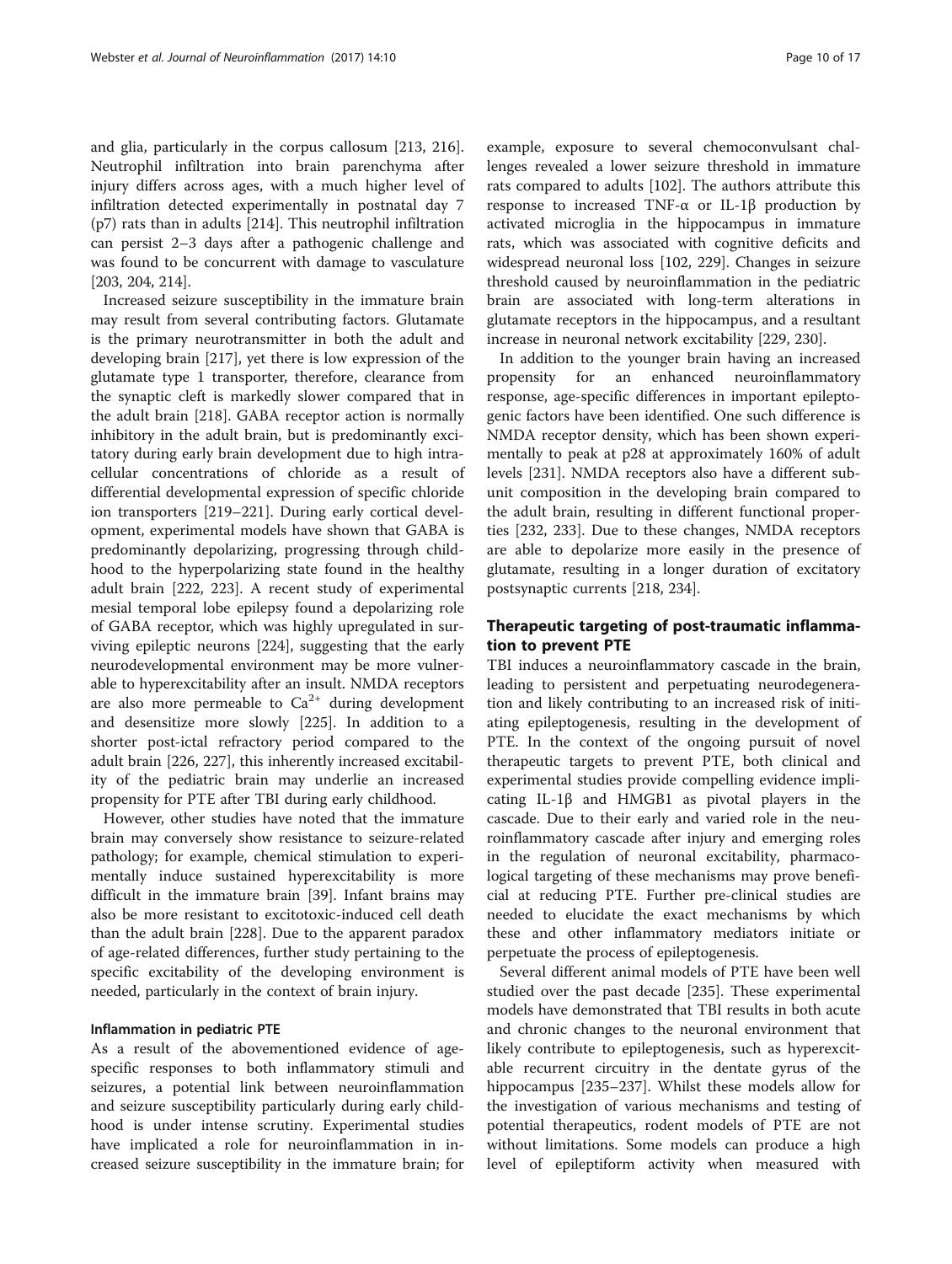electroencephalogram, but most models are limited in the amount of spontaneous seizure activity they induce, leading to the need for higher animal numbers [\[11](#page-11-0), [238](#page-15-0)]. One study that used a controlled cortical impact model of PTE, found that only 20–36% of animals given a severe TBI developed spontaneous behavioral seizures [[239\]](#page-16-0). Though this presents logistical challenges, this incidence is only slightly higher than the estimated incidence in the clinical setting, which one study found to be 16.7% for severe TBI [\[240\]](#page-16-0). Animal models are also notoriously time-consuming as the latency to spontaneous seizure onset can be weeks to months after the initial injury [[238](#page-15-0), [241](#page-16-0)]. To increase the number of animals that can be investigated in relation to epileptogenesis and combat time restraints, some studies incorporate the administration of a pro-convulsant agent, such as pentylenetetrazol (PTZ), to unveil changes to seizure threshold as a surrogate marker of seizure susceptibility [[235, 238,](#page-15-0) [241\]](#page-16-0). Many neuropathological processes that occur following TBI, including the neuroinflammatory response, can also differ greatly due to the developmental state of the brain at the time of impact [\[1](#page-11-0)]. This confound should be taken into account when investigating both the underlying mechanisms of epileptogenesis and piloting novel therapeutic interventions. Despite these limitations, these models show high clinical relevance and are useful tools with which to study PTE, and they are continually being improved upon.

Much investigation of neuroinflammatory intervention as a therapeutic option after TBI has focused on broadtarget agents, such as minocycline, erythropoietin, and progesterone. All of these treatments were proposed to reduce neuroinflammation after TBI, generating promising results in pre-clinical research but failing to produce short-term improvement after TBI during clinical trials, as reviewed elsewhere [[242](#page-16-0)]. However, these treatments, which are both pleiotropic in nature and relatively safe for long-term use, may have more success in relation to the chronic outcomes such as PTE as many of the effects of neuroinflammation persist long after the offending insult, yet few studies have considered the potential effects of anti-inflammatory treatments on long-term epileptogenesis after injury. Hypothermia is another broad-target treatment for neuroinflammation that has had some success in providing neuroprotection in the context of TBI and spinal cord injuries, with some evidence suggesting that it may also prevent epileptogenesis [[243](#page-16-0)–[245](#page-16-0)]. The potential to prevent or reduce PTE by targeting other inflammatory mediators in the post-injury neural environment, such as serum albumin and TGF-β, have not yet been explored. Additional potential targets include TNF-α, which has been shown to influence neurotransmission by altering excitatory post-synaptic currents and decreasing GABA-mediated

inhibitory synaptic strength in hippocampal neurons [[246\]](#page-16-0); the prostaglandin receptor EP2, which mediates COX-2 inflammatory signaling and appears to promote seizures by aggravating neuronal injury [[247](#page-16-0)]; as well as factors involved in regeneration and regrowth such as fibroblast growth factor, tropomyosin receptor kinase B, and insulin-like growth factor-1. [\[248, 249\]](#page-16-0)

# Conclusion

This review of the published literature has found that several inflammatory mediators, including IL-1β and HMGB1, exhibit epileptogenic and ictogenic properties, acting on glia and neurons both directly and indirectly to influence neuronal excitability. As neuroinflammation is a central component of the neuropathology after TBI, comparable mechanisms are likely to be involved in the process of epileptogenesis leading to PTE. An increased understanding of how inflammation influences epileptogenesis may reveal novel therapeutic targets and strategies to prevent or reduce seizures after TBI. As PTE is often resistant to existing pharmaceutical treatments [[33, 34](#page-11-0), [36](#page-11-0)], there is an urgent need for further research to develop preventative treatments to improve both the quality and longevity of life for TBI survivors.

#### Abbreviations

ASDs: Anti-seizure drugs; AMPA: Alpha-amino-3-hydroxy-5-methyl-4 isoxazole-propoinate; BBB: Blood-brain barrier; CA3: Region III of hippocampus proper; CCL2: Chemokine (C-C Motif) ligand 2; CCL3: Chemokine (C-C Motif) ligand 3; CCL6: Chemokine (C-C Motif) ligand 6; CNS: Central nervous system; COX-2: Cyclooxygenase-2; CSF: Cerebrospinal fluid; CXCL8: Chemokine (C-X-C motif) ligand 8; DAMP: Damage associated molecular pattern; EC: Endothelial cells; EP2: Receptor for prostaglandin E2; FS: Febrile seizures; GABA: γ-aminobutyric acid; HMGB1: High mobility group box 1 protein; IL-1R: IL-1 receptor; IL-1R1: Cell surface type 1 IL-1 receptor; IL-1α: Interleukin-1α; IL-1β: Interleukin-1β; IL-6: Interleukin-6; IL-10: Interleukin-10; IL-12: Interleukin-12; IRF3: Interferon regulatory transcription factor 3; MAPK: Mitogen-activated protein kinase; MyD88: Myeloid differentiation primary response gene 88; NF-κB: Nuclear factor Kappa-lightchain-enhancer of activated B cells; NMDA: N-methyl-d-aspartate; p7: Postnatal day 7; p28: Postnatal day 28; PTE: Post-traumatic epilepsy; PTZ: Pentylenetetrazol; ROS: Reactive oxygen species; SNPs: Single nucleotide polymorphisms; TBI: Traumatic brain injury; TGF-β: Transforming growth factor-β; TLE: Temporal lobe epilepsy; TLR: Toll-like receptor; TNF-α: Tumor necrosis factor- α; TRAF6: TNF receptor associated factor 6

#### Acknowledgements

Figures were prepared by Elsevier Illustration Services.

#### Funding

BDS and SRS are supported by fellowships from the National Health and Medical Research Council of Australia. This manuscript was written with support from the Rebecca L Cooper Medical Research Foundation.

#### Availability of data and materials

Data sharing not applicable to this article as no datasets were generated or analyzed during the current study.

#### Authors' contributions

KMW and BDS conceptualized and designed the manuscript; KMW, MS, and BDS drafted the manuscript; PC, TJO'B, and SRS provided critical revisions and intellectual input. All authors read and approved the final manuscript.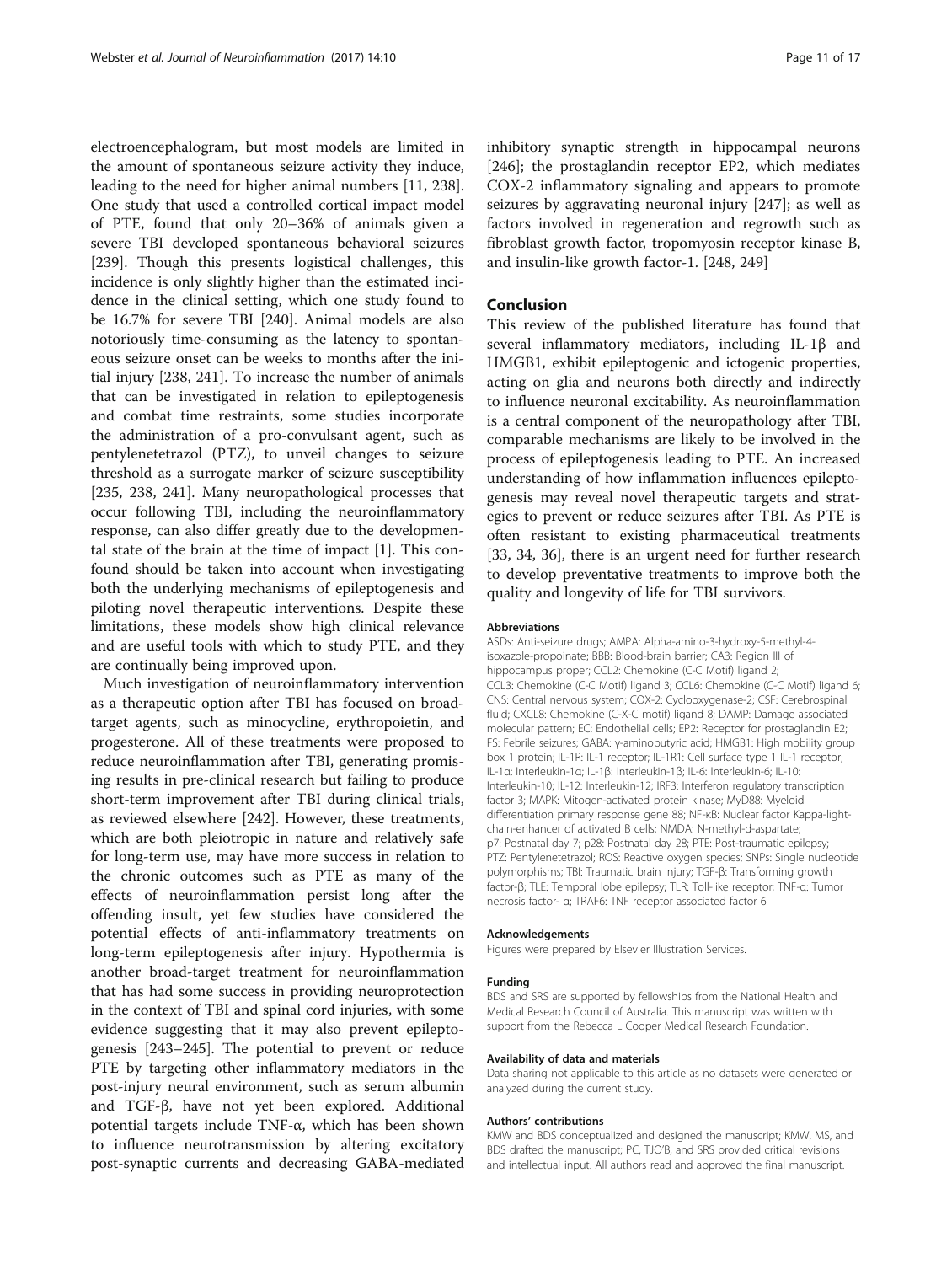#### <span id="page-11-0"></span>Competing interests

The authors declare that they have no competing interests.

#### Consent for publication

Not Applicable.

# Ethics approval and consent to participate

Not applicable.

#### Author details

<sup>1</sup>Department of Medicine (The Royal Melbourne Hospital), The University of Melbourne, Kenneth Myer Building, Melbourne Brain Centre, Royal Parade, Parkville, VIC 3050, Australia. <sup>2</sup>Department of Pharmacology and Therapeutics, The University of Melbourne, Parkville, VIC 3050, Australia.

#### Received: 3 October 2016 Accepted: 28 December 2016 Published online: 13 January 2017

#### References

- 1. Potts MB, Koh S-E, Whetstone WD, Walker BA, Yoneyama T, Claus CP, et al. Traumatic injury to the immature brain: inflammation, oxidative injury, and iron-mediated damage as potential therapeutic targets. NeuroRx. 2006;3(2): 143–53.
- 2. Thurman DJ. The epidemiology of traumatic brain injury in children and youths: a review of research since 1990. J Child Neurol. 2016;31(1):20–7.
- 3. Maas AIR, Stocchetti N, Bullock R. Moderate and severe traumatic brain injury in adults. Lancet Neurol. 2008;7(8):728–41.
- 4. Khoshyomn S, Tranmer BI. Diagnosis and management of pediatric closed head injury. Semin Pediatr Surg. 2004;13(2):80–6.
- 5. Schouten JW. Neuroprotection in traumatic brain injury: a complex struggle against the biology of nature. Curr Opin Crit Care. 2007;13(2):134–42.
- 6. Hinson HE, Rowell S, Schreiber M. Clinical evidence of inflammation driving secondary brain injury: a systematic review. J Trauma Acute Care Surg. 2015;78(1):184–91.
- 7. Dashnaw ML, Petraglia AL, Bailes JE. An overview of the basic science of concussion and subconcussion: where we are and where we are going. Neurosurg Focus. 2012;33(6):1–9.
- 8. Prins ML, Hovda DA. Developing experimental models to address traumatic brain injury in children. J Neurotrauma. 2003;20(2):123–37.
- 9. Blennow K, Hardy J, Zetterberg H. The neuropathology and neurobiology of traumatic brain injury. Neuron. 2012;76(5):886–99.
- 10. Appleton RE, Demellweek C. Post-traumatic epilepsy in children requiring inpatient rehabilitation following head injury. J Neurol Neurosurg Psychiatry. 2002;72(5):669–72.
- 11. Statler KD, Scheerlinck P, Pouliot W, Hamilton M, White HS, Dudek FE. A potential model of pediatric posttraumatic epilepsy. Epilepsy Res. 2009;86(2-3):221–3.
- 12. Frey LC. Epidemiology of posttraumatic epilepsy: a critical review. Epilepsia. 2003;44:11–7.
- 13. Fisher RS, Boas WV, Blume W, Elger C, Genton P, Lee P, et al. Epileptic seizures and epilepsy: definitions proposed by the International League against Epilepsy (ILAE) and the International Bureau for Epilepsy (IBE). Epilepsia. 2005;46(4):470–2.
- 14. Pitkanen A, Immonen R. Epilepsy related to traumatic brain injury. Neurotherapeutics. 2014;11(2):286–96.
- 15. DeLorenzo RJ, Sun DA, Deshpande LS. Cellular mechanisms underlying acquired epilepsy: the calcium hypothesis of the induction and maintenance of epilepsy (vol 105, pg 229, 2005). Pharmacol Ther. 2006;111(1):287–325.
- 16. Goldberg EM, Coulter DA. Mechanisms of epileptogenesis: a convergence on neural circuit dysfunction. Nat Rev Neurosci. 2013;14(5):337–49.
- 17. Temkin NR. Preventing and treating posttraumatic seizures: the human experience. Epilepsia. 2009;50:10–3.
- 18. Walker MC, White HS, Sander J. Disease modification in partial epilepsy. Brain. 2002;125:1937–50.
- 19. Chiaretti A, De Benedictis R, Polidori G, Piastra M, Iannelli A, Di Rocco C. Early post-traumatic seizures in children with head injury. Childs Nerv Syst. 2000;16(12):862–6.
- 20. Barlow KM, Spowart JJ, Minns RA. Early posttraumatic seizures in nonaccidental head injury: relation to outcome. Dev Med Child Neurol. 2000;42(9):591–4.
- 21. Hahn YS, Fuchs S, Flannery AM, Barthel MJ, McLone DG. Factors influencing posttraumatic seizures in children. Neurosurgery. 1988;22(5):864–7.
- 22. Jennett B. Trauma as a cause of epilepsy in childhood. Dev Med Child Neurol. 1973;15(1):56–62.
- 23. Desai BT, Whitman S, Coonleyhoganson R, Coleman TE, Gabriel G, Dell J. Seizures and civilian head-injuries. Epilepsia. 1983;24(3):289–96.
- 24. Li H, McDonald W, Parada I, Faria L, Graber K, Takahashi DK, et al. Targets for preventing epilepsy following cortical injury. Neurosci Lett. 2011;497(3):172–6.
- 25. Santhakumar V, Ratzliff ADH, Jeng J, Toth Z, Soltesz I. Long-term hyperexcitability in the hippocampus after experimental head trauma. Ann Neurol. 2001;50(6):708–17.
- 26. Cantu D, Walker K, Andresen L, Taylor-Weiner A, Hampton D, Tesco G, et al. Traumatic brain injury increases cortical glutamate network activity by compromising GABAergic control. Cereb Cortex. 2015;25(8):2306–20.
- 27. Santhakumar V, Bender R, Frotscher M, Ross ST, Hollrigel GS, Toth Z, et al. Granule cell hyperexcitability in the early post-traumatic rat dentate gyrus: the 'irritable mossy cell' hypothesis. J Physiol London. 2000;524(1):117–34.
- 28. Santhakumar V, Aradi I, Soltesz I. Role of mossy fiber sprouting and mossy cell loss in hyperexcitability: a network model of the dentate gyrus incorporating cell types and axonal topography. J Neurophysiol. 2005;93(1):437–53.
- 29. Lowenstein DH, Thomas MJ, Smith DH, McIntosh TK, Selective vulnerability of dentate hilar neurons following traumatic brain injury - a potential mechanistic link between head trauma and disorders of the hippocampus. Neurology. 1992;42(7):1427.
- 30. Diaz-Arrastia R, Agostini MA, Frol AB, Mickey B, Fleckenstein J, Van Ness PC. Neurophysiologic and neuroradiologic features of intractable epilepsy after traumatic brain injury in adults. Arch Neurol. 2000;57(11):1611–6.
- 31. Hudak AM, Trivedi K, Harper CR, Booker K, Caesar RR, Agostini M, et al. Evaluation of seizure-like episodes in survivors of moderate and severe traumatic brain injury. J Head Trauma Rehab. 2004;19(4):290–5.
- 32. Yang L, Afroz S, Michelson HB, Goodman JH, Valsamis HA, Ling DSF. Spontaneous epileptiform activity in rat neocortex after controlled cortical impact Injury. J Neurotrauma. 2010;27(8):1541–8.
- 33. Semah F, Picot MC, Adam C, Broglin D, Arzimanoglou A, Bazin B, et al. Is the underlying cause of epilepsy a major prognostic factor for recurrence? Neurology. 1998;51(5):1256–62.
- 34. Larkin M, Meyer RM, Szuflita NS, Severson MA, Levine ZT. Post-traumatic, drug-resistant epilepsy and review of seizure control outcomes from blinded, randomized controlled trials of brain stimulation treatments for drug-resistant epilepsy. Cureus. 2016;8(8):e744.
- 35. Temkin NR. Antiepileptogenesis and seizure prevention trials with antiepileptic drugs: meta-analysis of controlled trials. Epilepsia. 2001;42(4):515–24.
- 36. Beghi E. Overview of studies to prevent posttraumatic epilepsy. Epilepsia. 2003;44:21–6.
- 37. Torbic H, Forni AA, Anger KE, Degrado JR, Greenwood BC. Use of antiepileptics for seizure prophylaxis after traumatic brain injury. Am J Health Syst Pharm. 2013;70(9):759–66.
- 38. Kirmani BF, Robinson DM, Fonkem E, Graf K, Huang JH. Role of anticonvulsants in the management of posttraumatic epilepsy. Front Neurol. 2016;7:32.
- 39. Kubova H, Mares P, Suchomelova L, Brozek G, Druga R, Pitkanen A. Status epilepticus in immature rats leads to behavioural and cognitive impairment and epileptogenesis. Eur J Neurosci. 2004;19(12):3255–65.
- 40. Statler KD. Pediatric posttraumatic seizures: epidemiology, putative mechanisms of epileptogenesis and promising investigational progress. Dev Neurosci. 2006;28(4-5):354–63.
- 41. Hickey WF. Basic principles of immunological surveillance of the normal central nervous system. Glia. 2001;36(2):118–24.
- 42. Auffray C, Sieweke MH, Geissmann F. Blood monocytes: development, heterogeneity, and relationship with dendritic cells. Annu Rev Immunol. 2009;27:669–92.
- 43. Cederberg D, Siesjo P. What has inflammation to do with traumatic brain injury? Childs Nerv Syst. 2010;26(2):221–6.
- 44. DeKosky ST, Blennow K, Ikonomovic MD, Gandy S. Acute and chronic traumatic encephalopathies: pathogenesis and biomarkers. Nat Rev Neurol. 2013;9(4):192–200.
- 45. Riazi K, Galic MA, Pittman QJ. Contributions of peripheral inflammation to seizure susceptibility: cytokines and brain excitability. Epilepsy Res. 2010;89(1):34–42.
- 46. Utagawa A, Truettner JS, Dietrich WD, Bramlett HM. Systemic inflammation exacerbates behavioral and histopathological consequences of isolated traumatic brain injury in rats. Exp Neurol. 2008;211(1):283–91.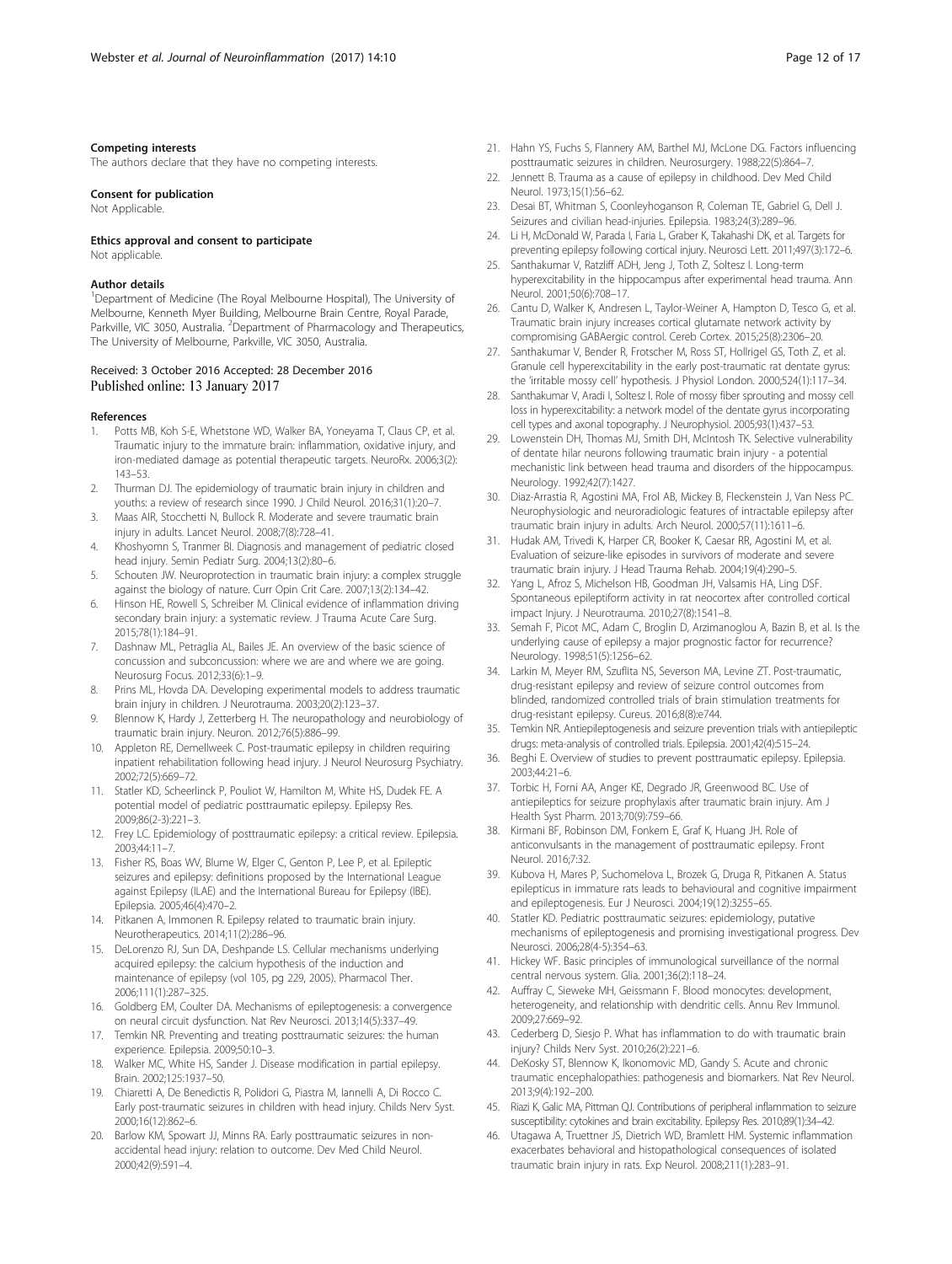- <span id="page-12-0"></span>47. Vezzani A, Granata T. Brain inflammation in epilepsy: experimental and clinical evidence. Epilepsia. 2005;46(11):1724–43.
- 48. Morganti-Kossmann MC, Rancan M, Stahel PF, Kossmann T. Inflammatory response in acute traumatic brain injury: a double-edged sword. Curr Opin Crit Care. 2002;8(2):101–5.
- 49. Hudome S, Palmer C, Roberts RL, Mauger D, Housman C, Towfighi J. The role of neutrophils in the production of hypoxic-ischemic brain injury in the neonatal rat. Pediatr Res. 1997;41(5):607–16.
- 50. Owen CA, Campbell EJ. The cell biology of leukocyte-mediated proteolysis. J Leukoc Biol. 1999;65(2):137–50.
- 51. Chodobski A, Zink BJ, Szmydynger-Chodobska J. Blood-brain barrier pathophysiology in traumatic brain injury. Transl Stroke Res. 2011;2(4):492–516.
- 52. Dempsey RJ, Baskaya MK, Dogan A. Attenuation of brain edema, bloodbrain barrier breakdown, and injury volume by ifenprodil, a polyamine-site N-methyl-D-aspartate receptor antagonist, after experimental traumatic brain injury in rats. Neurosurgery. 2000;47(2):399–404.
- 53. Ransohoff RM, Tani M. Do chemokines mediate leukocyte recruitment in post-traumatic CNS inflammation? Trends Neurosci. 1998;21(4):154–9.
- 54. Semple BD, Bye N, Rancan M, Ziebell JM, Morganti-Kossmann MC. Role of CCL2 (MCP-1) in traumatic brain injury (TBI): evidence from severe TBI patients and CCL2-/- mice. J Cereb Blood Flow Metab. 2010;30(4):769–82.
- 55. Nonaka M, Chen XH, Pierce JES, Leoni MJ, McIntosh TK, Wolf JA, et al. Prolonged activation of NF-kappa B following traumatic brain injury in rats. J Neurotrauma. 1999;16(11):1023–34.
- 56. Scherbel U, Raghupathi R, Nakamura M, Saatman KE, Trojanowski JQ, Neugebauer E, et al. Differential acute and chronic responses of tumor necrosis factor-deficient mice to experimental brain injury. Proc Natl Acad Sci U S A. 1999;96(15):8721–6.
- 57. Sherwood ER, Prough DS. Interleukin-8, neuroinflammation, and secondary brain injury. Crit Care Med. 2000;28(4):1221–3.
- 58. Kreutzberg GW. Microglia: a sensor for pathological events in the CNS. Trends Neurosci. 1996;19(8):312–8.
- 59. Braughler JM, Hall ED. Central nervous system trauma and stroke. I. Biochemical considerations for oxygen radical formation and lipid peroxidation. Free Radic Biol Med. 1989;6(3):289–301.
- 60. Hall ED, Braughler JM. Central nervous system trauma and stroke. II. Physiological and pharmacological evidence for involvement of oxygen radicals and lipid peroxidation. Free Radic Biol Med. 1989;6(3):303–13.
- 61. Smith SL, Andrus PK, Zhang JR, Hall ED. Direct measurement of hydroxyl radicals, lipid peroxidation, and blood-brain barrier disruption following unilateral cortical impact head injury in the rat. J Neurotrauma. 1994;11(4):393–404.
- 62. Campbell IL, Abraham CR, Masliah E, Kemper P, Inglis JD, Oldstone MB, et al. Neurologic disease induced in transgenic mice by cerebral overexpression of interleukin 6. Proc Natl Acad Sci U S A. 1993;90(21):10061–5.
- Ravizza T, Balosso S, Vezzani A. Inflammation and prevention of epileptogenesis. Neurosci Lett. 2011;497(3):223–30.
- 64. David Y, Cacheaux LP, Ivens S, Lapilover E, Heinemann U, Kaufer D, et al. Astrocytic dysfunction in epileptogenesis: consequence of altered potassium and glutamate homeostasis? J Neurosci. 2009;29(34):10588–99.
- 65. Tchelingerian JL, Monge M, Lesaux F, Zalc B, Jacque C. Differential oligodendroglial expression of the tumor-necrosis-factor receptors in-vivo and in-vitro. J Neurochem. 1995;65(5):2377–80.
- 66. Shohami E, Ginis I, Hallenbeck JM. Dual role of tumor necrosis factor alpha in brain injury. Cytokine Growth Factor Rev. 1999;10(2):119–30.
- 67. Matsumoto H, Marsan CA. Cortical cellular phenomena in experimental epilepsy: ictal manifestations. Exp Neurol. 1964;9:305–26.
- 68. Cobb SR, Buhl EH, Halasy K, Paulsen O, Somogyi P. Synchronization of neuronal activity in hippocampus by individual GABAergic interneurons. Nature. 1995;378(6552):75–8.
- 69. Avoli M, de Curtis M, Gnatkovsky V, Gotman J, Kohling R, Levesque M, et al. Specific imbalance of excitatory/inhibitory signaling establishes seizure onset pattern in temporal lobe epilepsy. J Neurophysiol. 2016;115(6):3229–37.
- 70. de Curtis M, Avoli M. GABAergic networks jump-start focal seizures. Epilepsia. 2016;57(5):679–87.
- 71. Lason W, Chlebicka M, Rejdak K. Research advances in basic mechanisms of seizures and antiepileptic drug action. Pharmacol Rep. 2013;65(4):787–801.
- 72. Sayyah M, Javad-Pour M, Ghazi-Khansari M. The bacterial endotoxin lipopolysaccharide enhances seizure susceptibility in mice: involvement of

proinflammatory factors: nitric oxide and prostaglandins. Neuroscience. 2003;122(4):1073–80.

- 73. Dhote F, Peinnequin A, Carpentier P, Baille V, Delacour C, Foquin A, et al. Prolonged inflammatory gene response following soman-induced seizures in mice. Toxicology. 2007;238(2-3):166–76.
- 74. Levesque M, Avoli M, Bernard C. Animal models of temporal lobe epilepsy following systemic chemoconvulsant administration. J Neurosci Methods. 2016;260:45–52.
- 75. Gorter JA, van Vliet EA, da Silva FH L. Which insights have we gained from the kindling and post-status epilepticus models? J Neurosci Methods. 2016;260:96–108.
- 76. De Simoni MG, Perego C, Ravizza T, Moneta D, Conti M, Marchesi F, et al. Inflammatory cytokines and related genes are induced in the rat hippocampus by limbic status epilepticus. Eur J Neurosci. 2000;12(7):2623–33.
- 77. Turrin NP, Rivest S. Innate immune reaction in response to seizures: implications for the neuropathology associated with epilepsy. Neurobiol Dis. 2004;16(2):321–34.
- 78. Gorter JA, van Vliet EA, Aronica E, Breit T, Rauwerda H, da Silva FHL, et al. Potential new antiepileptogenic targets indicated by microarray analysis in a rat model for temporal lobe epilepsy. J Neurosci. 2006;26(43):11083–110.
- 79. Oprica M, Eriksson C, Schultzberg M. Inflammatory mechanisms associated with brain damage induced by kainic acid with special reference to the interleukin-1 system. J Cell Mol Med. 2003;7(2):127–40.
- 80. Vezzani A, Conti N, De Luigi A, Ravizza T, Moneta D, Marchesi F, et al. Interleukin-l beta immunoreactivity and microglia are enhanced in the rat hippocampus by focal kainate application: functional evidence for enhancement of electrographic seizures. J Neurosci. 1999;19(12):5054–65.
- 81. Peltola J, Laaksonen J, Haapala AM, Hurme M, Rainesalo S, Keranen T. Indicators of inflammation after recent tonic-clonic epileptic seizures correlate with plasma interleukin-6 levels. Seizure Eur J Epilepsy. 2002;11(1):44–6.
- 82. Peltola J, Palmio J, Korhonen L, Suhonen J, Miettinen A, Hurme M, et al. Interleukin-6 and Interleukin-1 receptor antagonist in cerebrospinal fluid from patients with recent tonic-clonic seizures. Epilepsy Res. 2000;41(3):205–11.
- 83. Crespel A, Coubes P, Rousset M-C, Brana C, Rougier A, Rondouin G, et al. Inflammatory reactions in human medial temporal lobe epilepsy with hippocampal sclerosis. Brain Res. 2002;952(2):159–69.
- 84. Kharatishvili I, Pitkanen A. Association of the severity of cortical damage with the occurrence of spontaneous seizures and hyperexcitability in an animal model of posttraumatic epilepsy. Epilepsy Res. 2010;90(1-2):47–59.
- 85. Kirkman NJ, Libbey JE, Wilcox KS, White HS, Fujinami RS. Innate but not adaptive immune responses contribute to behavioral seizures following viral infection. Epilepsia. 2010;51(3):454–64.
- 86. Vezzani A, Balosso S, Ravizza T. The role of cytokines in the pathophysiology of epilepsy. Brain Behav Immun. 2008;22(6):797–803.
- 87. Lloyd E, Somera-Molina K, Van Eldik LJ, Watterson DM, Wainwright MS. Suppression of acute proinflammatory cytokine and chemokine upregulation by post-injury administration of a novel small molecule improves long-term neurologic outcome in a mouse model of traumatic brain injury. J Neuroinflammation. 2008;5:28.
- 88. Somera-Molina KC, Robin B, Somera CA, Anderson C, Stine C, Koh S, et al. Glial activation links early-life seizures and long-term neurologic dysfunction: evidence using a small molecule inhibitor of proinflammatory cytokine upregulation. Epilepsia. 2007;48(9):1785–800.
- 89. Viviani B, Gardoni F, Marinovich M. Cytokines and neuronal ion channels in health and disease. Int Rev Neurobiol. 2007;82:247–63.
- 90. Cunningham AJ, Murray CA, O'Neill LA, Lynch MA, O'Connor JJ. Interleukin-1 beta (IL-1 beta) and tumour necrosis factor (TNF) inhibit long-term potentiation in the rat dentate gyrus in vitro. Neurosci Lett. 1996;203(1):17–20.
- 91. Probert L, Akassoglou K, Pasparakis M, Kontogeorgos G, Kollias G. Spontaneous inflammatory demyelinating disease in transgenic mice showing central nervous system-specific expression of tumor necrosis factor alpha. Proc Natl Acad Sci U S A. 1995;92(24):11294–8.
- 92. Samland H, Huitron-Resendiz S, Masliah E, Criado J, Henriksen SJ, Campbell IL. Profound increase in sensitivity to glutamatergic- but not cholinergic agonist-induced seizures in transgenic mice with astrocyte production of IL-6. J Neurosci Res. 2003;73(2):176–87.
- 93. Bradford HF. Glutamate, GABA and epilepsy. Prog Neurobiol. 1995;47(6):477–511.
- 94. Hu S, Sheng WS, Ehrlich LC, Peterson PK, Chao CC. Cytokine effects on glutamate uptake by human astrocytes. Neuroimmunomodulation. 2000;7(3):153–9.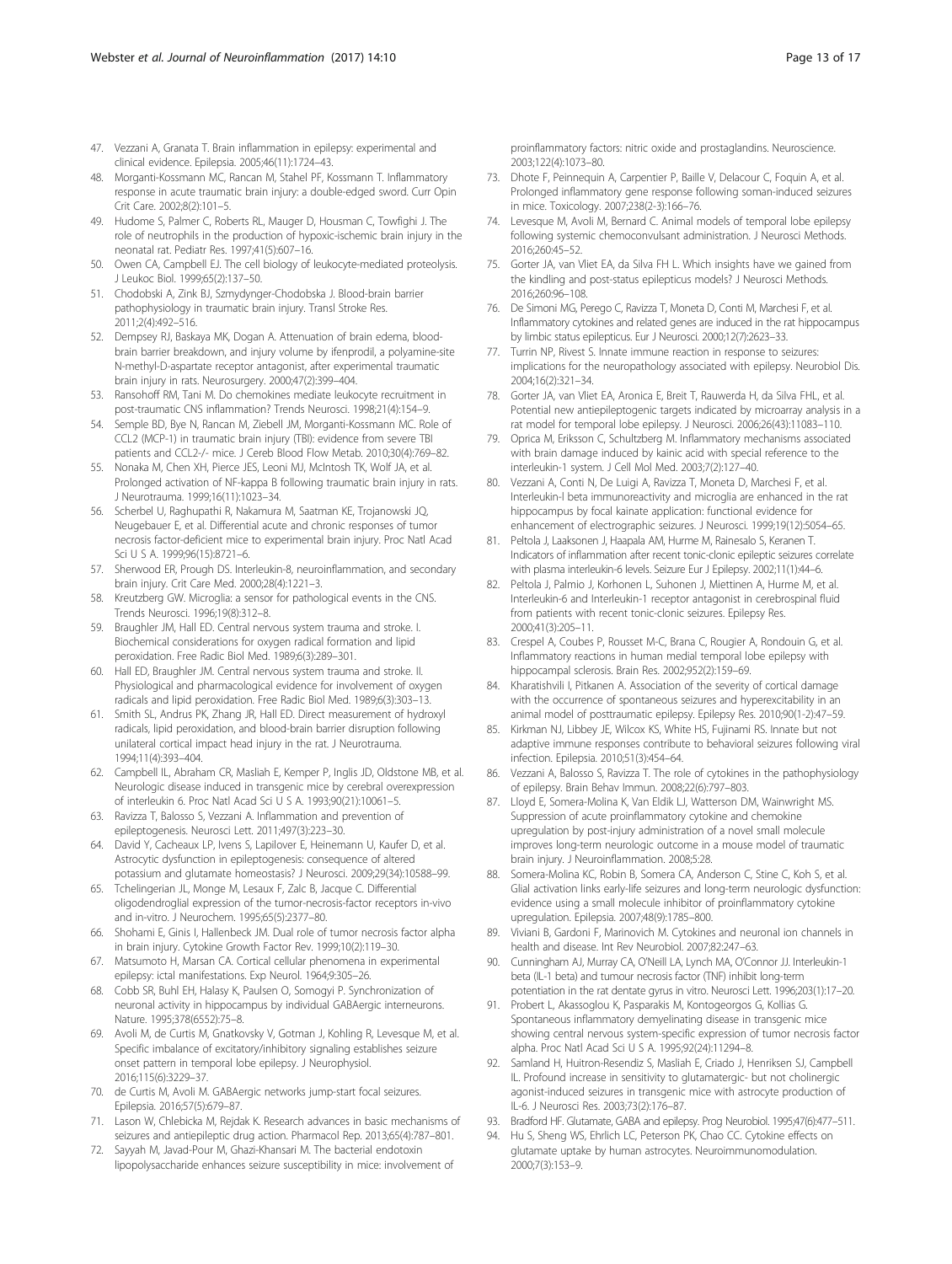- <span id="page-13-0"></span>95. Balosso S, Ravizza T, Pierucci M, Calcagno E, Invernizzi R, Di Giovanni G, et al. Molecular and functional interactions between tumor necrosis factor-alpha receptors and the glutamatergic system in the mouse hippocampus: implications for seizure susceptibility. Neuroscience. 2009;161(1):293–300.
- 96. Pickering M, Cumiskey D, O'Connor JJ. Actions of TNF-alpha on glutamatergic synaptic transmission in the central nervous system. Exp Physiol. 2005;90(5):663–70.
- 97. Godukhin OV, Levin SG, Parnyshkova EY. The effects of interleukin-10 on the development of epileptiform activity in the hippocampus induced by transient hypoxia, bicuculline, and electrical kindling. Neurosci Behav Physiol. 2009;39(7):625–31.
- 98. Shandra AA, Godlevsky LS, Vastyanov RS, Oleinik AA, Konovalenko VL, Rapoport EN, et al. The role of TNF-alpha in amygdala kindled rats. Neurosci Res. 2002;42(2):147–53.
- 99. Bilbo SD, Rudy JW, Watkins LR, Maier SF. A behavioural characterization of neonatal infection-facilitated memory impairment in adult rats. Behav Brain Res. 2006;169(1):39–47.
- 100. Boisse L, Mouihate A, Ellis S, Pittman QJ. Long-term alterations in neuroimmune responses after neonatal exposure to lipopolysaccharide. J Neurosci. 2004;24(21):4928–34.
- 101. Ellis S, Mouihate A, Pittman QJ. Neonatal programming of the rat neuroimmune response: stimulus specific changes elicited by bacterial and viral mimetics. J Physiol. 2006;571(Pt 3):695–701.
- 102. Galic MA, Riazi K, Henderson AK, Tsutsui S, Pittman QJ. Viral-like brain inflammation during development causes increased seizure susceptibility in adult rats. Neurobiol Dis. 2009;36(2):343–51.
- 103. Hesdorffer DC, Shinnar S, Lax DN, Pellock JM, Nordli Jr DR, Seinfeld S, et al. Risk factors for subsequent febrile seizures in the FEBSTAT study. Epilepsia. 2016;57(7):1042–7.
- 104. Baulac S, Gourfinkel-An I, Nabbout R, Huberfeld G, Serratosa J, Leguern E, et al. Fever, genes, and epilepsy. Lancet Neurol. 2004;3(7):421–30.
- 105. Virta M, Hurme M, Helminen M. Increased frequency of interleukin-1beta (-511) allele 2 in febrile seizures. Pediatr Neurol. 2002;26(3):192–5.
- 106. Hulkkonen J, Laippala P, Hurme M. A rare allele combination of the interleukin-1 gene complex is associated with high interleukin-1 beta plasma levels in healthy individuals. Eur Cytokine Netw. 2000;11(2):251–5.
- 107. Kanemoto K, Kawasaki J, Miyamoto T, Obayashi H, Nishimura M. Interleukin (IL)1beta, IL-1alpha, and IL-1 receptor antagonist gene polymorphisms in patients with temporal lobe epilepsy. Ann Neurol. 2000;47(5):571–4.
- 108. Binder DK, Steinhauser C. Functional changes in astroglial cells in epilepsy. Glia. 2006;54(5):358–68.
- 109. Heinemann U, Kaufer D, Friedman A. Blood-brain barrier dysfunction, TGFbeta signaling, and astrocyte dysfunction in epilepsy. Glia. 2012;60(8):1251–7.
- 110. Garlanda C, Dinarello CA, Mantovani A. The interleukin-1 family: back to the future. Immunity. 2013;39(6):1003–18.
- 111. Kim Y-J, Hwang S-Y, Oh E-S, Oh S, Han I-O. IL-1beta, an immediate early protein secreted by activated microglia, induces iNOS/NO in C6 astrocytoma cells through p38 MAPK and NF-kappaB pathways. J Neurosci Res. 2006;84(5):1037–46.
- 112. Lau LT, Yu AC. Astrocytes produce and release interleukin-1, interleukin-6, tumor necrosis factor alpha and interferon-gamma following traumatic and metabolic injury. J Neurotrauma. 2001;18(3):351–9.
- 113. Miossec P, Cavender D, Ziff M. Production of interleukin 1 by human endothelial cells. J Immunol. 1986;136(7):2486–91.
- 114. John GR, Lee SC, Song X, Rivieccio M, Brosnan CF. IL-1-regulated responses in astrocytes: relevance to injury and recovery. Glia. 2005;49(2):161–76.
- 115. Konsman JP, Vigues S, Mackerlova L, Bristow A, Blomqvist A. Rat brain vascular distribution of interleukin-1 type-1 receptor immunoreactivity: relationship to patterns of inducible cyclooxygenase expression by peripheral inflammatory stimuli. J Comp Neurol. 2004;472(1):113–29.
- 116. Pinteaux E, Parker LC, Rothwell NJ, Luheshi GN. Expression of interleukin-1 receptors and their role in interleukin-1 actions in murine microglial cells. J Neurochem. 2002;83(4):754–63.
- 117. Sato A, Ohtaki H, Tsumuraya T, Song D, Ohara K, Asano M, et al. Interleukin-1 participates in the classical and alternative activation of microglia/ macrophages after spinal cord injury. J Neuroinflammation. 2012;9:65.
- 118. Srinivasan D, Yen J-H, Joseph DJ, Friedman W. Cell type-specific interleukin-1beta signaling in the CNS. J Neurosci. 2004;24(29):6482–8.
- 119. Vela JM, Molina-Holgado E, Arevalo-Martin A, Almazan G, Guaza C. Interleukin-1 regulates proliferation and differentiation of oligodendrocyte progenitor cells. Mol Cell Neurosci. 2002;20(3):489–502.
- 120. Moynagh PN. The interleukin-1 signalling pathway in astrocytes: a key contributor to inflammation in the brain. J Anat. 2005;207(3):265–9.
- 121. Fan L, Young PR, Barone FC, Feuerstein GZ, Smith DH, McIntosh TK. Experimental brain injury induces expression of interleukin-1 beta mRNA in the rat brain. Brain Res Mol Brain Res. 1995;30(1):125–30.
- 122. Kinoshita K, Chatzipanteli IK, Vitarbo E, Truettner JS, Alonso OF, Dietrich WD. Interleukin-1beta messenger ribonucleic acid and protein levels after fluidpercussion brain injury in rats: importance of injury severity and brain temperature. Neurosurgery. 2002;51(1):195–203. discussion.
- 123. Ciallella JR, Ikonomovic MD, Paljug WR, Wilbur YI, Dixon CE, Kochanek PM, et al. Changes in expression of amyloid precursor protein and interleukin-1beta after experimental traumatic brain injury in rats. J Neurotrauma. 2002;19(12):1555–67.
- 124. Kamm K, Vanderkolk W, Lawrence C, Jonker M, Davis AT. The effect of traumatic brain injury upon the concentration and expression of interleukin-1beta and interleukin-10 in the rat. J Trauma. 2006;60(1):152–7.
- 125. Acosta SA, Tajiri N, Shinozuka K, Ishikawa H, Grimmig B, Diamond DM, et al. Long-term upregulation of inflammation and suppression of cell proliferation in the brain of adult rats exposed to traumatic brain injury using the controlled cortical impact model. PLoS One. 2013;8(1):e53376.
- 126. Frugier T, Morganti-Kossmann MC, O'Reilly D, McLean CA. In situ detection of inflammatory mediators in post mortem human brain tissue after traumatic injury. J Neurotrauma. 2010;27(3):497–507.
- 127. Holmin S, Soderlund J, Biberfeld P, Mathiesen T. Intracerebral inflammation after human brain contusion. Neurosurgery. 1998;42(2):291–8.
- 128. Winter CD, Iannotti F, Pringle AK, Trikkas C, Clough GF, Church MK. A microdialysis method for the recovery of IL-1 beta, IL-6 and nerve growth factor from human brain in vivo. J Neurosci Methods. 2002;119(1):45–50.
- 129. Shiozaki T, Hayakata T, Tasaki O, Hosotubo H, Fuijita K, Mouri T, et al. Cerebrospinal fluid concentrations of anti-inflammatory mediators in earlyphase severe traumatic brain injury. Shock. 2005;23(5):406–10.
- 130. Hunt RF, Boychuk JA, Smith BN. Neural circuit mechanisms of posttraumatic epilepsy. Front Cell Neurosci. 2013;7:89. doi:[10.3389/fncel.2013.](http://dx.doi.org/10.3389/fncel.2013.00089) [00089.](http://dx.doi.org/10.3389/fncel.2013.00089)
- 131. Clausen F, Hanell A, Bjork M, Hillered L, Mir AK, Gram H, et al. Neutralization of interleukin-1beta modifies the inflammatory response and improves histological and cognitive outcome following traumatic brain injury in mice. Eur J Neurosci. 2009;30(3):385–96.
- 132. Clausen F, Hanell A, Israelsson C, Hedin J, Ebendal T, Mir AK, et al. Neutralization of interleukin-1beta reduces cerebral edema and tissue loss and improves late cognitive outcome following traumatic brain injury in mice. Eur J Neurosci. 2011;34(1):110–23.
- 133. Lazovic J, Basu A, Lin H-W, Rothstein RP, Krady JK, Smith MB, et al. Neuroinflammation and both cytotoxic and vasogenic edema are reduced in interleukin-1 type 1 receptor-deficient mice conferring neuroprotection. Stroke. 2005;36(10):2226–31.
- 134. Sanderson KL, Raghupathi R, Saatman KE, Martin D, Miller G, McIntosh TK. Interleukin-1 receptor antagonist attenuates regional neuronal cell death and cognitive dysfunction after experimental brain injury. J Cereb Blood Flow Metab. 1999;19(10):1118–25.
- 135. Helmy A, Guilfoyle MR, Carpenter KLH, Pickard JD, Menon DK, Hutchinson PJ. Recombinant human interleukin-1 receptor antagonist in severe traumatic brain injury: a phase II randomized control trial. J Cereb Blood Flow Metab. 2014;34(5):845–51.
- 136. Diamond ML, Ritter AC, Failla MD, Boles JA, Conley YP, Kochanek PM, et al. IL-1beta associations with posttraumatic epilepsy development: a genetics and biomarker cohort study. Epilepsia. 2015;56(7):991–1001.
- 137. Dube CM, Ravizza T, Hamamura M, Zha Q, Keebaugh A, Fok K, et al. Epileptogenesis provoked by prolonged experimental febrile seizures: mechanisms and biomarkers. J Neurosci. 2010;30(22):7484–94.
- 138. Dube C, Vezzani A, Behrens M, Bartfai T, Baram TZ. Interleukin-1beta contributes to the generation of experimental febrile seizures. Ann Neurol. 2005;57(1):152–5.
- 139. Zhu G, Okada M, Yoshida S, Mori F, Ueno S, Wakabayashi K, et al. Effects of interleukin-1beta on hippocampal glutamate and GABA releases associated with Ca2 + -induced Ca2+ releasing systems. Epilepsy Res. 2006;71(2-3):107–16.
- 140. Wetherington J, Serrano G, Dingledine R. Astrocytes in the epileptic brain. Neuron. 2008;58(2):168–78.
- 141. Ferrari CC, Depino AM, Prada F, Muraro N, Campbell S, Podhajcer O, et al. Reversible demyelination, blood-brain barrier breakdown, and pronounced neutrophil recruitment induced by chronic IL-1 expression in the brain. Am J Pathol. 2004;165(5):1827–37.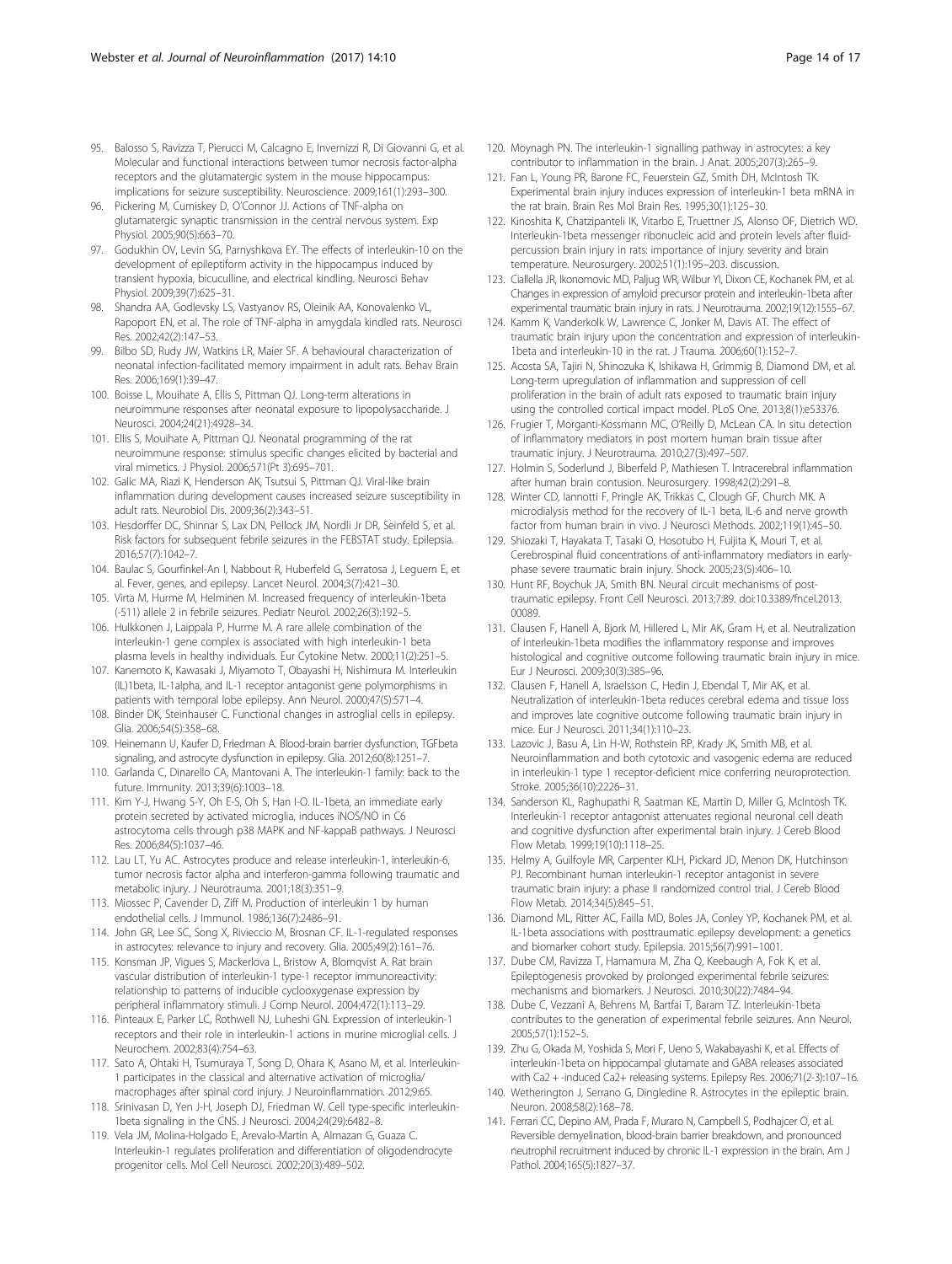- <span id="page-14-0"></span>142. Proescholdt MG, Chakravarty S, Foster JA, Foti SB, Briley EM, Herkenham M. Intracerebroventricular but not intravenous interleukin-1beta induces widespread vascular-mediated leukocyte infiltration and immune signal mRNA expression followed by brain-wide glial activation. Neuroscience. 2002;112(3):731–49.
- 143. Quagliarello VJ, Wispelwey B, Long Jr WJ, Scheld WM. Recombinant human interleukin-1 induces meningitis and blood-brain barrier injury in the rat. Characterization and comparison with tumor necrosis factor. J Clin Invest. 1991;87(4):1360–6.
- 144. Shaftel SS, Carlson TJ, Olschowka JA, Kyrkanides S, Matousek SB, O'Banion MK. Chronic interleukin-1beta expression in mouse brain leads to leukocyte infiltration and neutrophil-independent blood brain barrier permeability without overt neurodegeneration. J Neurosci. 2007;27(35):9301–9.
- 145. Harting MT, Jimenez F, Adams SD, Mercer DW, Cox Jr CS. Acute, regional inflammatory response after traumatic brain injury: implications for cellular therapy. Surgery. 2008;144(5):803–13.
- 146. Lu K-T, Wang Y-W, Yang J-T, Yang Y-L, Chen H-I. Effect of interleukin-1 on traumatic brain injury-induced damage to hippocampal neurons. J Neurotrauma. 2005;22(8):885–95.
- 147. Pacifici R, Paris L, Di Carlo S, Bacosi A, Pichini S, Zuccaro P. Cytokine production in blood mononuclear cells from epileptic patients. Epilepsia. 1995;36(4):384–7.
- 148. Tanriverdi T, Uzan M, Sanus GZ, Baykara O, Is M, Ozkara C, et al. Lack of association between the IL1A gene (-889) polymorphism and outcome after head injury. Surg Neurol. 2006;65(1):7–10. discussion.
- 149. Haspolat S, Baysal Y, Duman O, Coskun M, Tosun O, Yegin O. Interleukin-1alpha, interleukin-1beta, and interleukin-1Ra polymorphisms in febrile seizures. J Child Neurol. 2005;20(7):565–8.
- 150. Bianchi ME, Manfredi AA. High-mobility group box 1 (HMGB1) protein at the crossroads between innate and adaptive immunity. Immunol Rev. 2007;220:35–46.
- 151. Stros M. HMGB proteins: interactions with DNA and chromatin. Biochim Biophys Acta. 2010;1799(1-2):101–13.
- 152. Yanai H, Ban T, Taniguchi T. Essential role of high-mobility group box proteins in nucleic acid-mediated innate immune responses. J Intern Med. 2011;270(4):301–8.
- 153. Goodwin GH, Sanders C, Johns EW. A new group of chromatin-associated proteins with a high content of acidic and basic amino acids. Eur J Biochem. 1973;38(1):14–9.
- 154. Gerlitz G, Hock R, Ueda T, Bustin M. The dynamics of HMG proteinchromatin interactions in living cells. Biochem Cell Biol. 2009;87(1):127–37.
- 155. Venters BJ, Pugh BF. How eukaryotic genes are transcribed. Crit Rev Biochem Mol Biol. 2009;44(2-3):117–41.
- 156. Calogero S, Grassi F, Aguzzi A, Voigtlander T, Ferrier P, Ferrari S, et al. The lack of chromosomal protein Hmg1 does not disrupt cell growth but causes lethal hypoglycaemia in newborn mice. Nat Genet. 1999;22(3):276–80.
- 157. Yang H, Antoine DJ, Andersson U, Tracey KJ. The many faces of HMGB1: molecular structure-functional activity in inflammation, apoptosis, and chemotaxis. J Leukoc Biol. 2013;93(6):865–73.
- 158. Scaffidi P, Misteli T, Bianchi ME. Release of chromatin protein HMGB1 by necrotic cells triggers inflammation. Nature. 2002;418(6894):191–5.
- 159. Bonaldi T, Talamo F, Scaffidi P, Ferrera D, Porto A, Bachi A, et al. Monocytic cells hyperacetylate chromatin protein HMGB1 to redirect it towards secretion. EMBO J. 2003;22(20):5551–60.
- 160. Lu B, Nakamura T, Inouye K, Li J, Tang Y, Lundback P, et al. Novel role of PKR in inflammasome activation and HMGB1 release. Nature. 2012;488(7413):670–4.
- 161. Wang H, Bloom O, Zhang M, Vishnubhakat JM, Ombrellino M, Che J, et al. HMG-1 as a late mediator of endotoxin lethality in mice. Science (New York, NY). 1999;285(5425):248–51.
- 162. Harris HE, Andersson U, Pisetsky DS. HMGB1: a multifunctional alarmin driving autoimmune and inflammatory disease. Nat Rev Rheumatol. 2012; 8(4):195–202.
- 163. Aronica E, Crino PB. Inflammation in epilepsy: clinical observations. Epilepsia. 2011;52 Suppl 3:26–32.
- 164. Chiavegato A, Zurolo E, Losi G, Aronica E, Carmignoto G. The inflammatory molecules IL-1 beta and HMGB1 can rapidly enhance focal seizure generation in a brain slice model of temporal lobe epilepsy. Front Cell Neurosci. 2014;8;155.
- 165. Maroso M, Balosso S, Ravizza T, Liu J, Aronica E, Iyer AM, et al. Toll-like receptor 4 and high-mobility group box-1 are involved in ictogenesis and can be targeted to reduce seizures. Nat Med. 2010;16(4):413–U91.
- 166. Iori V, Maroso M, Rizzi M, Iyer AM, Vertemara R, Carli M, et al. Receptor for advanced glycation endproducts is upregulated in temporal lobe epilepsy and contributes to experimental seizures. Neurobiol Dis. 2013;58:102–14.
- 167. Balosso S, Liu J, Bianchi ME, Vezzani A. Disulfide-containing high mobility group box-1 promotes n-methyl-d-aspartate receptor function and excitotoxicity by activating toll-like receptor 4-dependent signaling in hippocampal neurons. Antioxid Redox Signal. 2014;21(12):1726–40.
- 168. Tang D, Kang R, Zeh 3rd HJ, Lotze MT. High-mobility group box 1, oxidative stress, and disease. Antioxid Redox Signal. 2011;14(7):1315–35.
- 169. Waldbaum S, Patel M. Mitochondria, oxidative stress, and temporal lobe epilepsy. Epilepsy Res. 2010;88(1):23–45.
- 170. Chen G, Shi J, Jin W, Wang L, Xie W, Sun J, et al. Progesterone administration modulates TLRs/NF-kappa B signaling pathway in rat brain after cortical contusion. Ann Clin Lab Sci. 2008;38(1):65–74.
- 171. Okun E, Griffioen KJ, Lathia JD, Tang S-C, Mattson MP, Arumugam TV. Tolllike receptors in neurodegeneration. Brain Res Rev. 2009;59(2):278–92.
- 172. Chang ZL. Important aspects of toll-like receptors, ligands and their signaling pathways. Inflamm Res. 2010;59(10):791–808.
- 173. Lu Y-C, Yeh W-C, Ohashi PS. LPS/TLR4 signal transduction pathway. Cytokine. 2008;42(2):145–51.
- 174. Sha YG, Zmijewski J, Xu ZW, Abraham E. HMGB1 develops enhanced binding to cytokines. J Immunol. 2008;180(4):2531–7.
- 175. Garcia-Arnandis I, Guillen MI, Gomar F, Pelletier JP, Martel-Pelletier J, Alcaraz MJ. High mobility group box 1 potentiates the pro-inflammatory effects of interleukin-1 beta in osteoarthritic synoviocytes. Arthr Res Ther. 2010;12(4):R165.
- 176. Annegers JF, Grabow JD, Groover RV, Laws Jr ER, Elveback LR, Kurland LT. Seizures after head trauma: a population study. Neurology. 1980;30(7 Pt 1):683–9.
- 177. Shlosberg D, Benifla M, Kaufer D, Friedman A. Blood-brain barrier breakdown as a therapeutic target in traumatic brain injury. Nat Rev Neurol. 2010;6(7):393–403.
- 178. Kelley BJ, Lifshitz J, Povlishock JT. Neuroinflammatory responses after experimental diffuse traumatic brain injury. J Neuropathol Exp Neurol. 2007;66(11):989–1001.
- 179. Friedman A, Kaufer D, Heinemann U. Blood-brain barrier breakdowninducing astrocytic transformation: novel targets for the prevention of epilepsy. Epilepsy Res. 2009;85(2-3):142–9.
- 180. Tomkins O, Feintuch A, Benifla M, Cohen A, Friedman A, Shelef I. Bloodbrain barrier breakdown following traumatic brain injury: a possible role in posttraumatic epilepsy. Cardiovasc Psychiatr Neurol. 2011;2011:765923.
- 181. Tomkins O, Shelef I, Kaizerman I, Eliushin A, Afawi Z, Misk A, et al. Bloodbrain barrier disruption in post-traumatic epilepsy. J Neurol Neurosurg Psychiatry. 2008;79(7):774–7.
- 182. Cacheaux LP, Ivens S, David Y, Lakhter AJ, Bar-Klein G, Shapira M, et al. Transcriptome profiling reveals TGF-beta signaling involvement in epileptogenesis. J Neurosci. 2009;29(28):8927–35.
- 183. Weissberg I, Wood L, Kamintsky L, Vazquez O, Milikovsky DZ, Alexander A, et al. Albumin induces excitatory synaptogenesis through astrocytic TGF-beta/ ALK5 signaling in a model of acquired epilepsy following blood-brain barrier dysfunction. Neurobiol Dis. 2015;78:115–25.
- 184. Ivens S, Kaufer D, Flores LP, Bechmann I, Zumsteg D, Tomkins O, et al. TGFbeta receptor-mediated albumin uptake into astrocytes is involved in neocortical epileptogenesis. Brain. 2007;130(Pt 2):535–47.
- 185. Barkai E, Grossman Y, Gutnick MJ. Long-term changes in neocortical activity after chemical kindling with systemic pentylenetetrazole: an in vitro study. J Neurophysiol. 1994;72(1):72–83.
- 186. Sanabria ERG, Silva AV, Spreafico R, Cavalheiro EA. Damage, reorganization, and abnormal neocortical hyperexcitability in the pilocarpine model of temporal lobe epilepsy. Epilepsia. 2002;43 Suppl 5:96–106.
- 187. Tigyi G, Hong L, Yakubu M, Parfenova H, Shibata M, Leffler CW. Lysophosphatidic acid alters cerebrovascular reactivity in piglets. Am J Phys. 1995;268(5 Pt 2):H2048–55.
- 188. Blobe GC, Schiemann WP, Lodish HF. Role of transforming growth factor beta in human disease. N Engl J Med. 2000;342(18):1350–8.
- 189. Gold LI, Parekh TV. Loss of growth regulation by transforming growth factor-beta (TGF-beta) in human cancers: studies on endometrial carcinoma. Semin Reprod Endocrinol. 1999;17(1):73–92.
- 190. Shi Y, Massague J. Mechanisms of TGF-beta signaling from cell membrane to the nucleus. Cell. 2003;113(6):685–700.
- 191. Szelenyi J. Cytokines and the central nervous system. Brain Res Bull. 2001;54(4):329–38.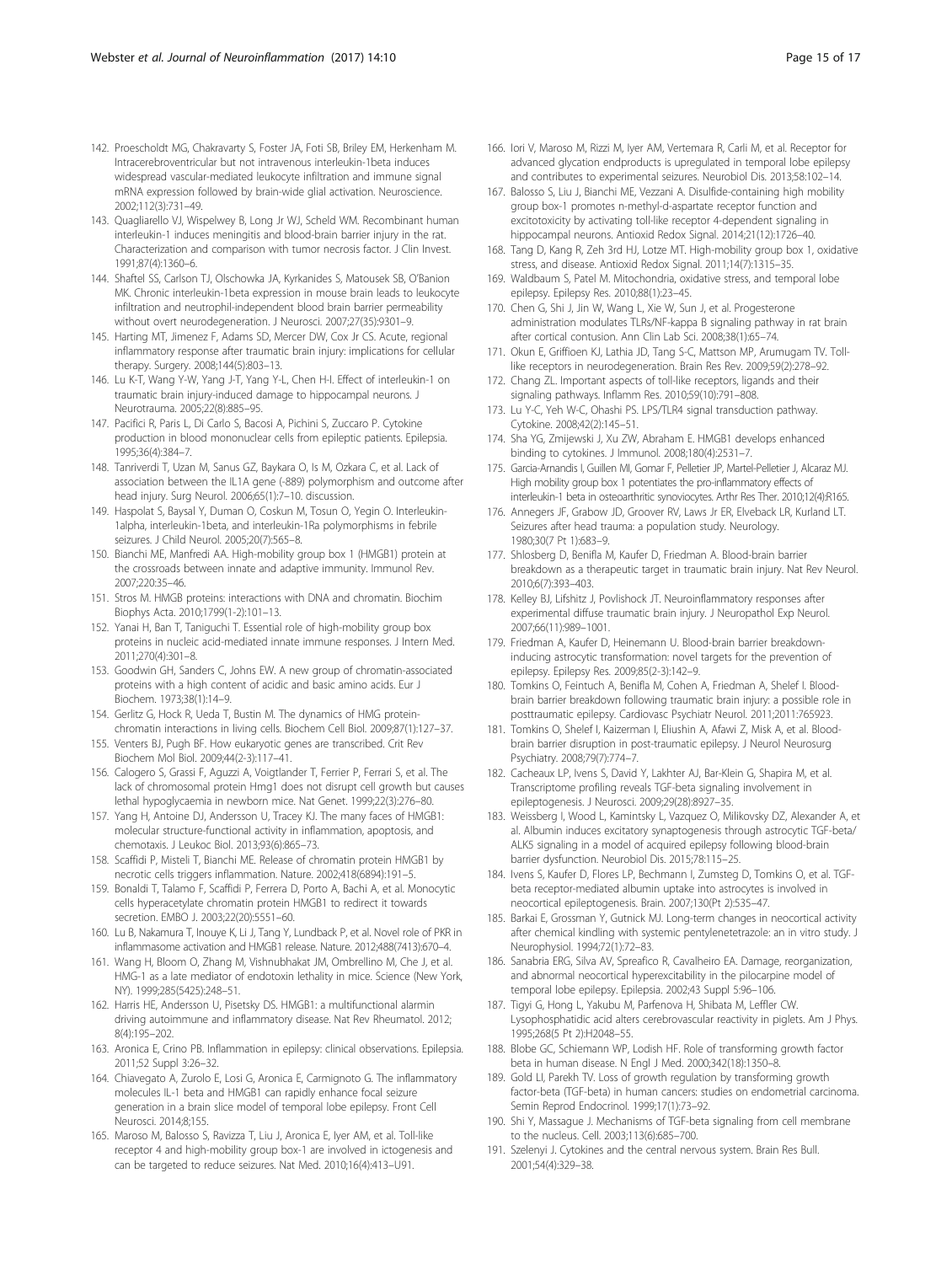- <span id="page-15-0"></span>192. Phillips DJ, Nguyen P, Adamides AA, Bye N, Rosenfeld JV, Kossmann T, et al. Activin a release into cerebrospinal fluid in a subset of patients with severe traumatic brain injury. J Neurotrauma. 2006;23(9):1283–94.
- 193. Brionne TC, Tesseur I, Masliah E, Wyss-Coray T. Loss of TGF-beta 1 leads to increased neuronal cell death and microgliosis in mouse brain. Neuron. 2003;40(6):1133–45.
- 194. Prehn JH, Bindokas VP, Marcuccilli CJ, Krajewski S, Reed JC, Miller RJ. Regulation of neuronal Bcl2 protein expression and calcium homeostasis by transforming growth factor type beta confers wide-ranging protection on rat hippocampal neurons. Proc Natl Acad Sci U S A. 1994;91(26):12599–603.
- 195. Plata-Salaman CR, Ilyin SE, Turrin NP, Gayle D, Flynn MC, Romanovitch AE, et al. Kindling modulates the IL-1beta system, TNF-alpha, TGF-beta1, and neuropeptide mRNAs in specific brain regions. Brain Res Mol Brain Res. 2000;75(2):248–58.
- 196. Aronica E, van Vliet EA, Mayboroda OA, Troost D, da Silva FH, Gorter JA. Upregulation of metabotropic glutamate receptor subtype mGluR3 and mGluR5 in reactive astrocytes in a rat model of mesial temporal lobe epilepsy. Eur J Neurosci. 2000;12(7):2333–44.
- 197. Frigerio F, Frasca A, Weissberg I, Parrella S, Friedman A, Vezzani A, et al. Long-lasting pro-ictogenic effects induced in vivo by rat brain exposure to serum albumin in the absence of concomitant pathology. Epilepsia. 2012;53(11):1887–97.
- 198. Jin X, Prince DA, Huguenard JR. Enhanced excitatory synaptic connectivity in layer v pyramidal neurons of chronically injured epileptogenic neocortex in rats. J Neurosci. 2006;26(18):4891–900.
- 199. Scheff SW, Price DA, Hicks RR, Baldwin SA, Robinson S, Brackney C. Synaptogenesis in the hippocampal CA1 field following traumatic brain injury. J Neurotrauma. 2005;22(7):719–32.
- 200. Schoderboeck L, Adzemovic M, Nicolussi E-M, Crupinschi C, Hochmeister S, Fischer M-T, et al. The "window of susceptibility" for inflammation in the immature central nervous system is characterized by a leaky blood-brain barrier and the local expression of inflammatory chemokines. Neurobiol Dis. 2009;35(3):368–75.
- 201. Galea I, Bechmann I, Perry VH. What is immune privilege (not)? Trends Immunol. 2007;28(1):12–8.
- 202. Umehara F, Qin YF, Goto M, Wekerle H, Meyermann R. Experimental autoimmune encephalomyelitis in the maturing central-nervous-systemtransfer of myelin basic protein-specific T-line lymphocytes to neonatal lewis rats. Lab Investig. 1990;62(2):147–55.
- 203. Anthony D, Dempster R, Fearn S, Clements J, Wells G, Perry VH, et al. CXC chemokines generate age-related increases in neutrophil-mediated brain inflammation and blood-brain barrier breakdown. Curr Biol. 1998;8(16):923–6.
- 204. Anthony DC, Bolton SJ, Fearn S, Perry VH. Age-related effects of interleukin-1 beta on polymorphonuclear neutrophil-dependent increases in bloodbrain barrier permeability in rats. Brain. 1997;120:435–44.
- 205. Mollgard K, Saunders NR. The development of the human blood-brain and blood-CSF barriers. Neuropathol Appl Neurobiol. 1986;12(4):337–58.
- 206. Elhofy A, Wang J, Tani M, Fife BT, Kennedy KJ, Bennett J, et al. Transgenic expression of CCL2 in the central nervous system prevents experimental autoimmune encephalomyelitis. J Leukoc Biol. 2005;77(2):229–37.
- 207. Karpus WJ, Lukacs NW, McRae BL, Strieter RM, Kunkel SL, Miller SD. An important role for the chemokine macrophage inflammatory protein-1 alpha in the pathogenesis of the T cell-mediated autoimmune disease, experimental autoimmune encephalomyelitis. J Immunol. 1995;155(10):5003–10.
- 208. Luo Y, Fischer FR, Hancock WW, Dorf ME. Macrophage inflammatory protein-2 and KC induce chemokine production by mouse astrocytes. J Immunol. 2000;165(7):4015–23.
- 209. Levy O. Innate immunity of the newborn: basic mechanisms and clinical correlates. Nat Rev Immunol. 2007;7(5):379–90.
- 210. Berger RP, Ta'asan S, Rand A, Lokshin A, Kochanek P. Multiplex assessment of serum biomarker concentrations in well-appearing children with inflicted traumatic brain injury. Pediatr Res. 2009;65(1):97–102.
- 211. Buttram SDW, Wisniewski SR, Jackson EK, Adelson PD, Feldman K, Bayir H, et al. Multiplex assessment of cytokine and chemokine levels in cerebrospinal fluid following severe pediatric traumatic brain injury: effects of moderate hypothermia. J Neurotrauma. 2007;24(11):1707–17.
- 212. Whalen MJ, Carlos TM, Kochanek PM, Wisniewski SR, Bell MJ, Clark RS, et al. Interleukin-8 is increased in cerebrospinal fluid of children with severe head injury. Crit Care Med. 2000;28(4):929–34.
- 213. Perry VH, Hume DA, Gordon S. Immunohistochemical localization of macrophages and microglia in the adult and developing mouse brain. Neuroscience. 1985;15(2):313–26.
- 214. Lawson LJ, Perry VH. The unique characteristics of inflammatory responses in mouse brain are acquired during postnatal development. Eur J Neurosci. 1995;7(7):1584–95.
- 215. Oppenheim R. Neuronal cell death and some related regressive phenomena during neurogenesis: a selective historical review and progress report. Oxford: Oxford University Press; 1981.
- 216. Unkeless JC. Characterization of a monoclonal antibody directed against mouse macrophage and lymphocyte Fc receptors. J Exp Med. 1979;150(3):580–96.
- 217. Johnston MV, Trescher WH, Ishida A, Nakajima W. Neurobiology of hypoxicischemic injury in the developing brain. Pediatr Res. 2001;49(6):735–41.
- 218. Brooks-Kayal AR. Rearranging receptors. Epilepsia. 2005;46 Suppl 7:29–38.
- 219. Ben-Ari Y. Excitatory actions of gaba during development: the nature of the nurture. Nat Rev Neurosci. 2002;3(9):728–39.
- 220. Dzhala VI, Staley KJ. Excitatory actions of endogenously released GABA contribute to initiation of ictal epileptiform activity in the developing hippocampus. J Neurosci. 2003;23(5):1840–6.
- 221. Khazipov R, Khalilov I, Tyzio R, Morozova E, Ben-Ari Y, Holmes GL. Developmental changes in GABAergic actions and seizure susceptibility in the rat hippocampus. Eur J Neurosci. 2004;19(3):590–600.
- 222. Ruffolo G, Iyer A, Cifelli P, Roseti C, Muhlebner A, van Scheppingen J, et al. Functional aspects of early brain development are preserved in tuberous sclerosis complex (TSC) epileptogenic lesions. Neurobiol Dis. 2016;95:93–101.
- 223. Hernan AE, Holmes GL. Antiepileptic drug treatment strategies in neonatal epilepsy. Prog Brain Res. 2016;226:179–93.
- 224. Stamboulian-Platel S, Legendre A, Chabrol T, Platel J-C, Pernot F, Duveau V, et al. Activation of GABA(A) receptors controls mesiotemporal lobe epilepsy despite changes in chloride transporters expression: in vivo and in silico approach. Exp Neurol. 2016;284:11–28.
- 225. Erecinska M, Cherian S, Silver IA. Energy metabolism in mammalian brain during development. Prog Neurobiol. 2004;73(6):397–445.
- 226. Holmes GL. Effects of seizures on brain development: lessons from the laboratory. Pediatr Neurol. 2005;33(1):1–11.
- 227. Szot P, White SS, McCarthy EB, Turella A, Rejniak SX, Schwartzkroin PA. Behavioral and metabolic features of repetitive seizures in immature and mature rats. Epilepsy Res. 2001;46(3):191–203.
- 228. Liu Z, Stafstrom CE, Sarkisian M, Tandon P, Yang Y, Hori A, et al. Agedependent effects of glutamate toxicity in the hippocampus. Brain Research. Dev Brain Res. 1996;97(2):178–84.
- 229. Galic MA, Riazi K, Heida JG, Mouihate A, Fournier NM, Spencer SJ, et al. Postnatal inflammation increases seizure susceptibility in adult rats. J Neurosci. 2008;28(27):6904–13.
- 230. Harre EM, Galic MA, Mouihate A, Noorbakhsh F, Pittman QJ. Neonatal inflammation produces selective behavioural deficits and alters N-methyl-Daspartate receptor subunit mRNA in the adult rat brain. Eur J Neurosci. 2008;27(3):644–53.
- 231. Insel TR, Miller LP, Gelhard RE. The ontogeny of excitatory amino-acid receptors in rat forebrain.1. N-methyl-D-aspartate and quisqualate receptors. Neuroscience. 1990;35(1):31–43.
- 232. Flint AC, Maisch US, Weishaupt JH, Kriegstein AR, Monyer H. NR2A subunit expression shortens NMDA receptor synaptic currents in developing neocortex. J Neurosci. 1997;17(7):2469–76.
- 233. Monyer H, Burnashev N, Laurie DJ, Sakmann B, Seeburg PH. Developmental and regional expression in the rat brain and functional-properties of 4 NMDA receptors. Neuron. 1994;12(3):529–40.
- 234. Hestrin S. Developmental regulation of NMDA receptor-mediated synaptic currents at a central synapse. Nature. 1992;357(6380):686–9.
- 235. Pitkanen A, McIntosh TK. Animal. models of post-traumatic epilepsy. J Neurotrauma. 2006;23(2):241–61.
- 236. Golarai G, Greenwood AC, Feeney DM, Connor JA. Physiological and structural evidence for hippocampal involvement in persistent seizure susceptibility after traumatic brain injury. J Neurosci. 2001;21(21):8523–37.
- 237. Cernak I, Vink R, Zapple DN, Cruz MI, Ahmed F, Chang T, et al. The pathobiology of moderate diffuse traumatic brain injury as identified using a new experimental model of injury in rats. Neurobiol Dis. 2004;17(1):29–43.
- 238. Pitkanen A, Bolkvadze T, Immonen R. Anti-epileptogenesis in rodent posttraumatic epilepsy models. Neurosci Lett. 2011;497(3):163–71.